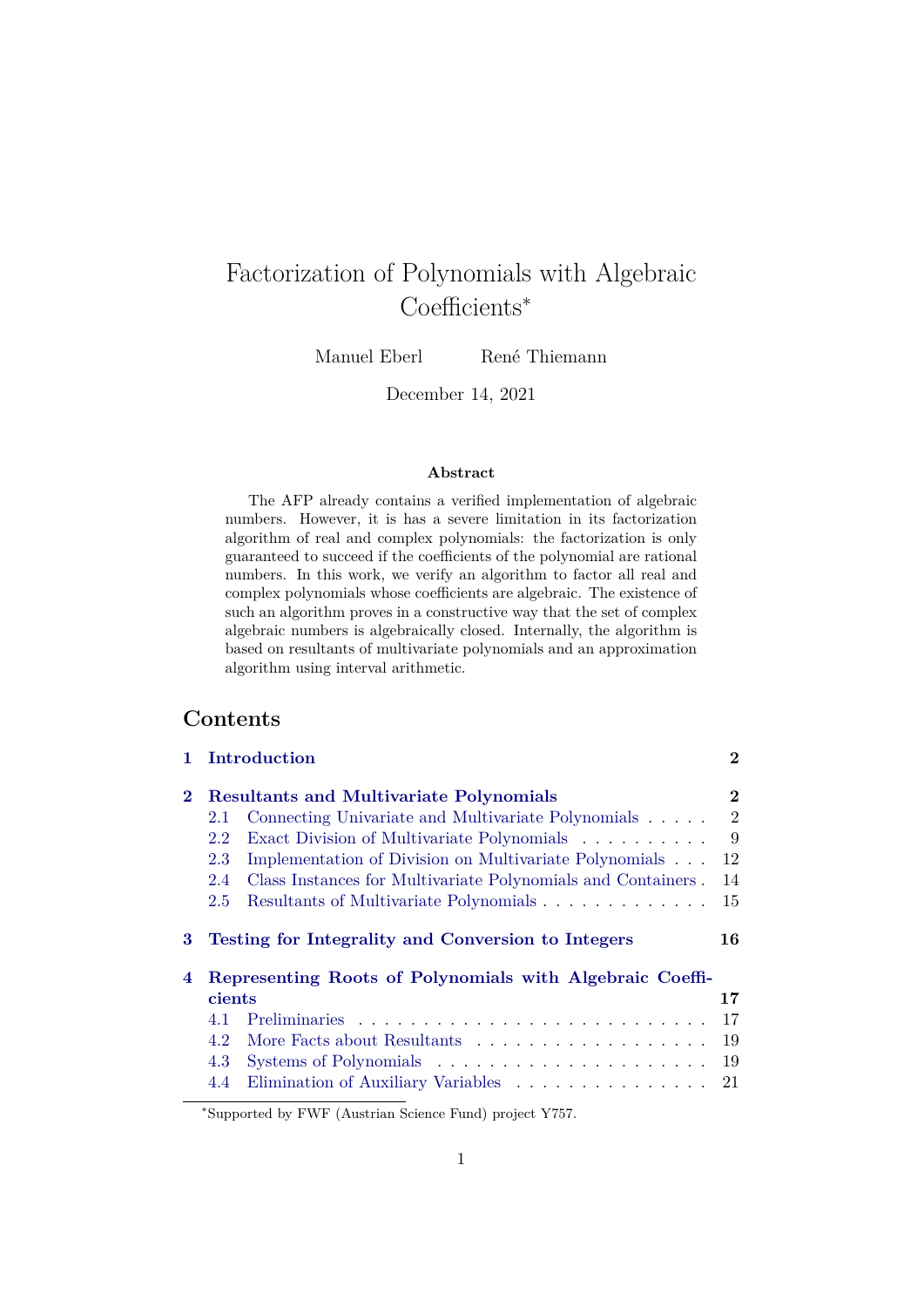|    | 4.5 | A Representing Polynomial for the Roots of a Polynomial         |        |
|----|-----|-----------------------------------------------------------------|--------|
|    |     |                                                                 | 21     |
|    | 4.6 | Soundness Proof for Complex Algebraic Polynomials               | 22     |
|    | 4.7 | Soundness Proof for Real Algebraic Polynomials                  | 22     |
|    | 4.8 | Algebraic Closedness of Complex Algebraic Numbers               | 23     |
|    | 4.9 | Executable Version to Compute Representative Polynomials.       | 23     |
|    |     |                                                                 |        |
| 5. |     | Root Filter via Interval Arithmetic                             | 24     |
|    |     |                                                                 |        |
|    | 5.1 |                                                                 | 24     |
| 6  |     | Roots of Real and Complex Algebraic Polynomials                 | $27\,$ |
| 7. |     | <b>Factorization of Polynomials with Algebraic Coefficients</b> | 30     |
|    | 7.1 | Complex Algebraic Coefficients                                  | 30     |
|    | 7.2 |                                                                 | 31     |

## <span id="page-1-0"></span>**1 Introduction**

The formalization of algebraic numbers  $\begin{bmatrix} 4, 6 \end{bmatrix}$  includes an algorithm that given a univariate polynomial f over  $\mathbb Z$  or  $\mathbb Q$ , it computes all roots of f within  $\mathbb R$  or  $\mathbb C$ . In this AFP entry we verify a generalized algorithm that also allows polynomials as input whose coefficients are complex or real algebraic numbers, following [\[5,](#page-31-1) Section 3].

The verified algorithm internally computes resultants of multivariate polynomials, where we utilize Braun and Traub's subresultant algorithm in our verified implementation  $[1, 2, 3]$  $[1, 2, 3]$  $[1, 2, 3]$  $[1, 2, 3]$ . In this way we achieve an efficient implementation with minimal effort: only a division algorithm for multivariate polynomials is required, but no algorithm for computing greatest common divisors of these polynomials.

**Acknowledgments** We thank Dmitriy Traytel for help with code generation for functions defined via **lift-definition**.

# <span id="page-1-1"></span>**2 Resultants and Multivariate Polynomials**

## <span id="page-1-2"></span>**2.1 Connecting Univariate and Multivariate Polynomials**

We define a conversion of multivariate polynomials into univariate polynomials w.r.t. a fixed variable x and multivariate polynomials as coefficients.

**theory** *Poly-Connection* **imports** *Polynomials*.*MPoly-Type-Univariate Jordan-Normal-Form*.*Missing-Misc Polynomial-Interpolation*.*Ring-Hom-Poly*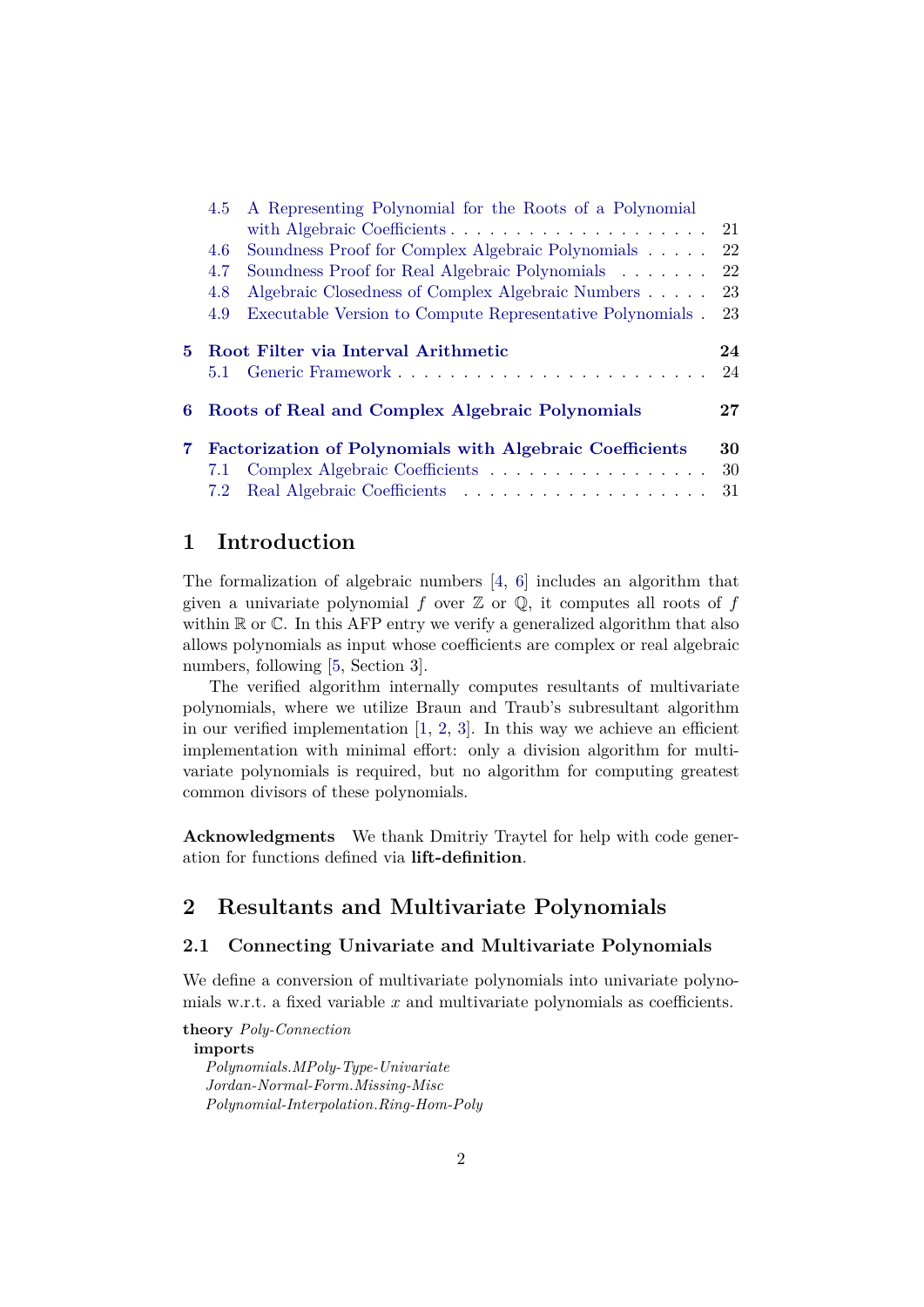```
Hermite-Lindemann.More-Multivariate-Polynomial-HLW
   Polynomials.MPoly-Type-Class
begin
lemma mpoly-is-unitE:
 fixes p :: 'a :: {comm-semiring-1, semiring-no-zero-divisors} mpoly
 assumes p dvd 1
 obtains c where p = Const c c dvd 1\langle proof \ranglelemma Const-eq-Const-iff [simp]:
  Const c = Const c' \longleftrightarrow c = c'
  \langle proof \ranglelemma is-unit-ConstI [intro]: c dvd 1 \implies Const c dvd 1
  \langle proof \ranglelemma is-unit-Const-iff :
 fixes c :: 'a :: {comm-semiring-1, semiring-no-zero-divisors}shows Const c dvd 1 \leftrightarrow c dvd 1\langle proof \ranglelemma vars-emptyE: vars p = \{\} \implies (\bigwedge c. p = Const \ c \implies P) \implies P\langle proof \ranglelemma degree-geI:
 assumes MPoly-Type.coeff p m \neq 0shows MPoly-Type.degree p i ≥ Poly-Mapping.lookup m i
\langle proof \ranglelemma monom-of-degree-exists:
 assumes p \neq 0obtains m where MPoly-Type.coeff p m \neq 0 Poly-Mapping.lookup m i =MPoly-Type.degree p i
\langle proof \ranglelemma degree-leI:
  assumes \bigwedge m. Poly-Mapping.lookup m i > n \implies MPoly-Type.coeff p m = 0shows MPoly-Type.degree p i \leq n\langle proof \ranglelemma coeff-gt-degree-eq-0:
 assumes Poly-Mapping.lookup m i > MPoly-Type.degree p i
 shows MPoly-Type.coeff p m = 0
 \langle proof \ranglelemma vars-altdef: vars p = (\bigcup m \in \{m. \; MPoly-Type.coeff \; p \; m \neq 0\}. keys m)
  \langle proof \rangle
```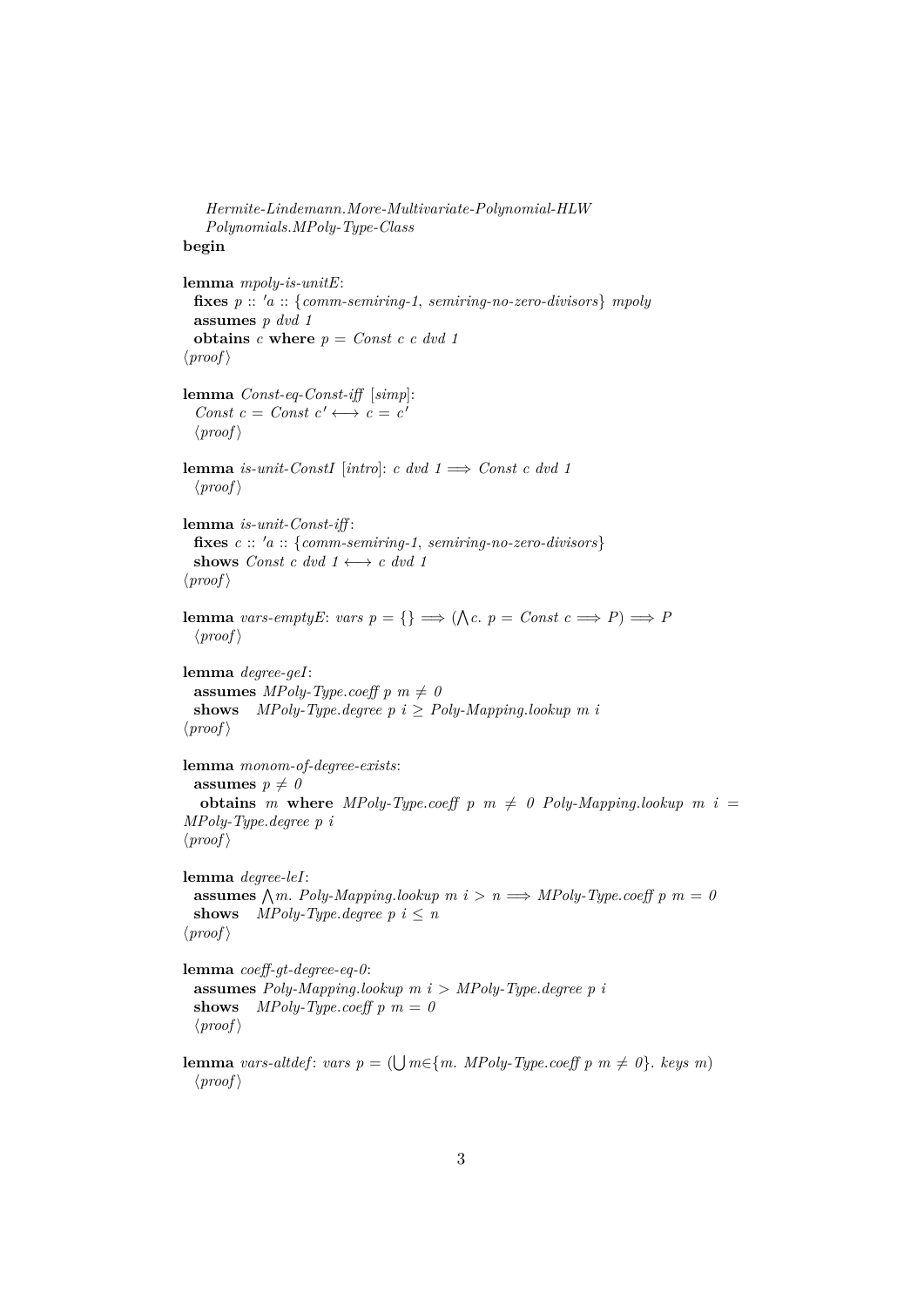**lemma** *degree-pos-iff*: *MPoly-Type.degree p x > 0*  $\longleftrightarrow$  *x*  $\in$  *vars p*  $\langle proof \rangle$ 

**lemma** *degree-eq-0-iff*: *MPoly-Type.degree p x = 0*  $\longleftrightarrow$  *x*  $\notin$  *vars p*  $\langle proof \rangle$ 

**lemma** *MPoly-Type-monom-zero*[*simp*]: *MPoly-Type.monom m*  $0 = 0$  $\langle proof \rangle$ 

**lemma** vars-monom-keys': vars (MPoly-Type.monom m c) = (*if*  $c = 0$  then {} *else keys m*)  $\langle proof \rangle$ 

**lemma** *Const-eq-0-iff* [*simp*]: *Const c* =  $0 \leftrightarrow c = 0$  $\langle proof \rangle$ 

**lemma** monom-remove-key: MPoly-Type.monom m (a :: 'a :: semiring-1) = *MPoly-Type*.*monom* (*remove-key x m*) *a* ∗ *MPoly-Type*.*monom* (*Poly-Mapping*.*single x* (*lookup m x*)) *1*

 $\langle proof \rangle$ 

**lemma** *MPoly-Type-monom-0-iff* [ $simpl$ : *MPoly-Type.monom m x* =  $0 \leftrightarrow x = 0$  $\langle proof \rangle$ 

**lemma** *vars-signof* [*simp*]: *vars* (*signof*  $x$ ) = {}  $\langle proof \rangle$ 

**lemma** *prod-mset-Const*: *prod-mset* (*image-mset Const A*) = *Const* (*prod-mset A*)  $\langle proof \rangle$ 

**lemma** *Const-eq-product-iff* : fixes  $c :: 'a :: idom$ **assumes**  $c \neq 0$ **shows**  $Const\ c = a * b \longleftrightarrow (\exists a' b'.\ a = Const\ a' \land b = Const\ b' \land c = a' *$  $b'$  $\langle proof \rangle$ 

**lemma** *irreducible-Const-iff* [*simp*]:  $irreducible (Const (c :: 'a :: idom)) \longleftrightarrow irreducible c$  $\langle proof \rangle$ 

**lemma**  $Const-dvd-Const-iff$  [ $simp$ ]: *Const a dvd Const b* ←→ *a dvd b*  $\langle proof \rangle$ 

The lemmas above should be moved into the right theories. The part below is on the new connection between multivariate polynomials and univariate polynomials.

The imported theories only allow a conversion from one-variable mpoly's to poly and vice-versa. However, we require a conversion from arbitrary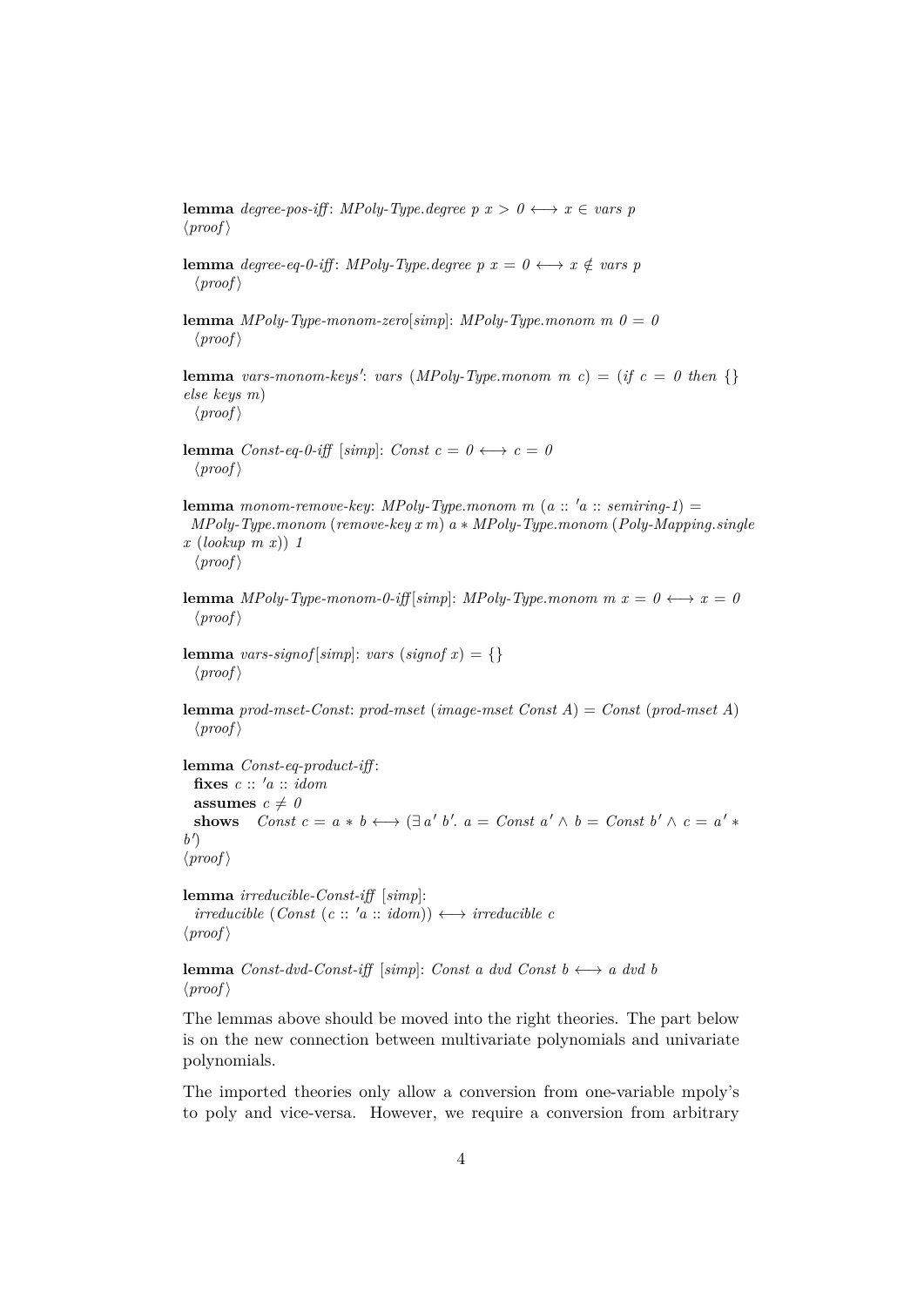mpoly's into poly's with mpolys as coefficients.

**definition** *mpoly-to-mpoly-poly* ::  $nat \Rightarrow 'a$  :: *comm-ring-1 mpoly*  $\Rightarrow 'a$  *mpoly poly* **where**

*mpoly-to-mpoly-poly x p* =  $(\sum m$ .

*Polynomial*.*monom* (*MPoly-Type*.*monom* (*remove-key x m*) (*MPoly-Type*.*coeff p m*)) (*lookup m x*))

**lemma** *mpoly-to-mpoly-poly-add* [*simp*]:

*mpoly-to-mpoly-poly x* (*p* + *q*) = *mpoly-to-mpoly-poly x p* + *mpoly-to-mpoly-poly x q*

 $\langle proof \rangle$ 

**lemma** *mpoly-to-mpoly-poly-monom*: *mpoly-to-mpoly-poly x* (*MPoly-Type*.*monom m a*) = *Polynomial*.*monom* (*MPoly-Type*.*monom* (*remove-key x m*) *a*) (*lookup m x*)

 $\langle proof \rangle$ 

**lemma** *remove-key-transfer* [*transfer-rule*]: *rel-fun* (=) (*rel-fun* (*pcr-poly-mapping* (=) (=)) (*pcr-poly-mapping* (=) (=)))  $(\lambda k0 f k. f k when k \neq k0)$  *remove-key*  $\langle proof \rangle$ 

**lemma** *remove-key-0* [*simp*]: *remove-key x 0* = 0  $\langle proof \rangle$ 

lemma *remove-key-single'* [simp]:  $x \neq y \Longrightarrow$  *remove-key x* (*Poly-Mapping.single y n*) = *Poly-Mapping.single y n*  $\langle proof \rangle$ 

**lemma** *poly-coeff-Sum-any*: **assumes** *finite*  $\{x, f\ x \neq 0\}$ **shows** *poly.coeff* (*Sum-any f*)  $n = Sum-any$  ( $\lambda x$ . *poly.coeff* (*f x*) *n*)  $\langle proof \rangle$ 

**lemma** *coeff-coeff-mpoly-to-mpoly-poly*: *MPoly-Type.coeff* (*poly.coeff* (*mpoly-to-mpoly-poly x p*) *n*)  $m =$ (*MPoly-Type.coeff p* ( $m + Poly-Mapping.size x n$ ) when lookup  $m x = 0$ )  $\langle proof \rangle$ 

**lemma** *mpoly-to-mpoly-poly-Const* [*simp*]: *mpoly-to-mpoly-poly x*  $(Const c) = [:Const c:]$  $\langle proof \rangle$ 

**lemma** *mpoly-to-mpoly-poly-Var*: *mpoly-to-mpoly-poly x* (*Var y*) = (*if x* = *y* then [:0, 1:] else [:*Var y*:])  $\langle proof \rangle$ 

**lemma** *mpoly-to-mpoly-poly-Var-this* [*simp*]: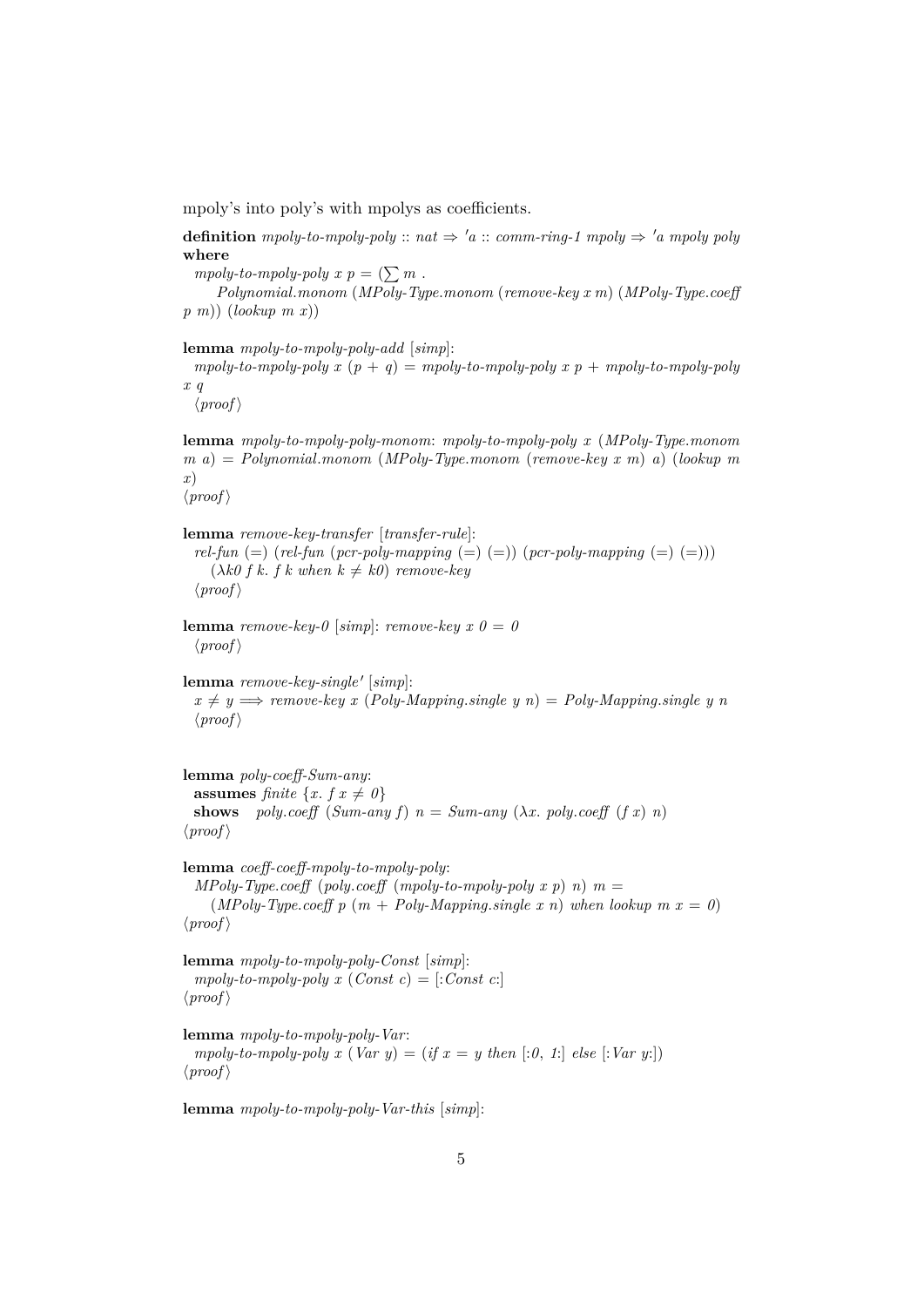```
mpoly-to-mpoly-poly x (Var x) = [:0, 1:]
 x \neq y \Longrightarrow \text{mpoly-to-mpoly-poly x } (Var y) = [:Var y:]\langle proof \ranglelemma mpoly-to-mpoly-poly-uminus [simp]:
  mpoly-to-mpoly-poly x (-p) = -mpoly-to-mpoly-poly x p\langle proof \ranglelemma mpoly-to-mpoly-poly-diff [simp]:
 mpoly-to-mpoly-poly x (p-q) = mpoly-to-mpoly-poly x p - mpoly-to-mpoly-poly-polyx q
  \langle proof \ranglelemma mpoly-to-mpoly-poly-0 [simp]:
  mpoly-to-mpoly-poly \; x \; 0 = 0\langle proof \ranglelemma mpoly-to-mpoly-poly-1 [simp]:
  mpoly-to-mpoly-poly x 1 = 1\langle proof \ranglelemma mpoly-to-mpoly-poly-of-nat [simp]:
  mpoly-to-mpoly-poly x (of-nat n) = of-nat n
  \langle proof \ranglelemma mpoly-to-mpoly-poly-of-int [simp]:
  mpoly-to-mpoly-poly x (of-int n) = of-int n\langle proof \ranglelemma mpoly-to-mpoly-poly-numeral [simp]:
  mpoly-to-mpoly-poly x (numeral n) = numeral n\langle proof \ranglelemma coeff-monom-mult':
  MPoly-Type.coeff (MPoly-Type.monom m a * q) m' =(a * MPoly-Type.coeff q (m' – m) when lookup m' \geq lookup m\langle proof \ranglelemma mpoly-to-mpoly-poly-mult-monom:
  mpoly-to-mpoly-poly x (MPoly-Type.monom \t m \t a * q) =Polynomial.monom (MPoly-Type.monom (remove-key x m) a) (lookup m x) ∗
mpoly-to-mpoly-poly x q
 (i\mathbf{s} ?lhs = ?rhs\langle proof \ranglelemma mpoly-to-mpoly-poly-mult [simp]:
 mpoly-to-mpoly-poly x (p * q) = mpoly-to-mpoly-poly x p * mpoly-to-mpoly-poly xq
```

```
\langle proof \rangle
```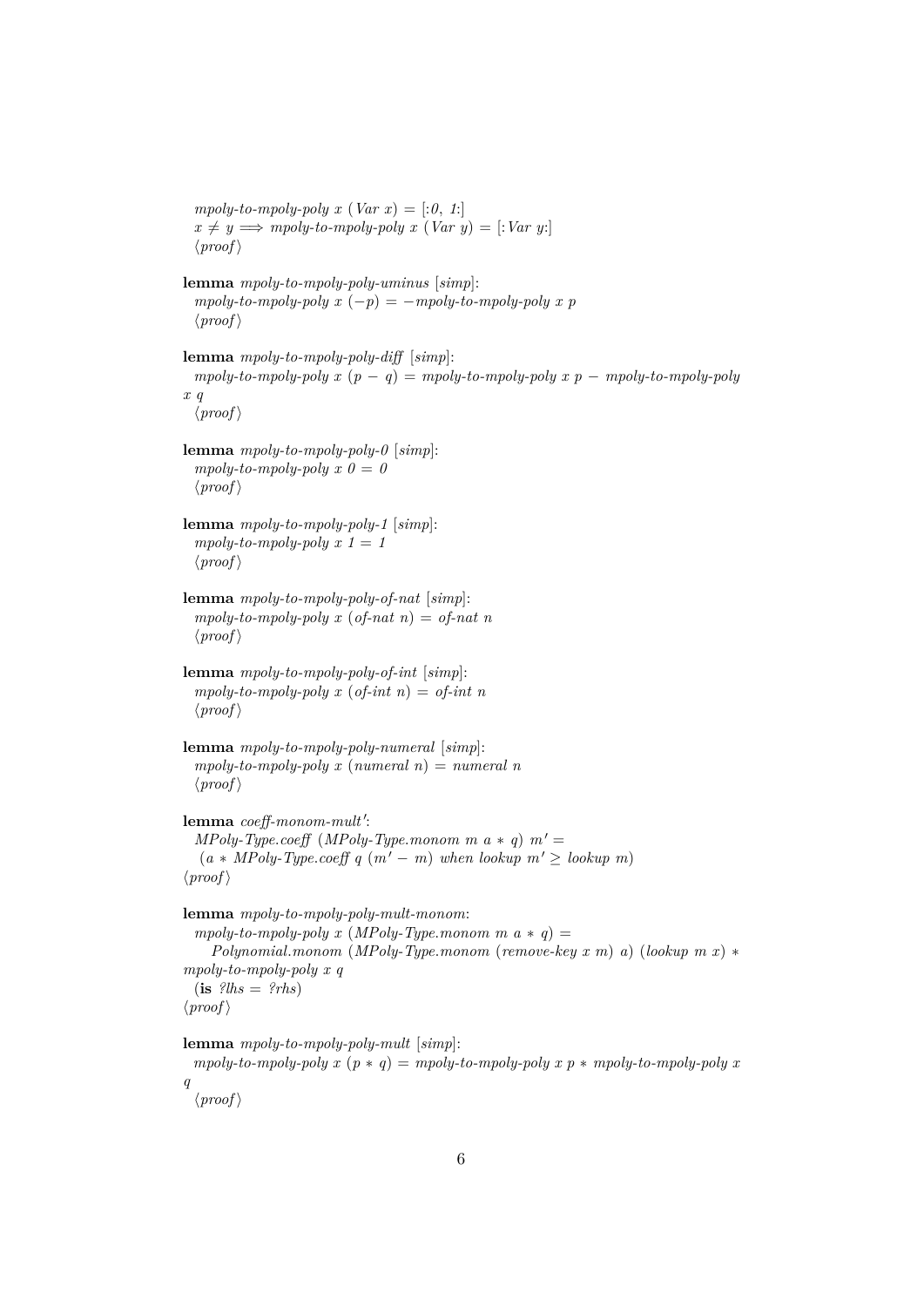**lemma** *coeff-mpoly-to-mpoly-poly*: *Polynomial.coeff* (*mpoly-to-mpoly-poly x p*)  $n =$ *Sum-any* (λ*m*. *MPoly-Type*.*monom* (*remove-key x m*) (*MPoly-Type*.*coeff p m*) *when Poly-Mapping.lookup m*  $x = n$ )  $\langle proof \rangle$ 

**lemma** *mpoly-coeff-to-mpoly-poly-coeff* : *MPoly-Type.coeff*  $p$   $m = MPoly-Type.coeff$  ( $poly.coeff$  ( $mpoly-to-mpoly-poly x p$ ) (*lookup m x*)) (*remove-key x m*)  $\langle proof \rangle$ 

**lemma** *degree-mpoly-to-mpoly-poly* [*simp*]: *Polynomial.degree* (*mpoly-to-mpoly-poly x p*) = *MPoly-Type.degree p x*  $\langle proof \rangle$ 

The upcoming lemma is similar to *reduce-nested-mpoly* (*extract-var ?p ?v*)  $=$  ?*p*.

```
lemma poly-mpoly-to-mpoly-poly:
 poly (mpoly-to-mpoly-poly x p) (Var x) = p\langle proof \rangle
```

```
lemma mpoly-to-mpoly-poly-eq-iff [simp]:
  mpoly-to-mpoly-poly x p = mpoly-to-mpoly-poly x q \leftrightarrow p = q\langle proof \rangle
```
Evaluation, i.e., insertion of concrete values is identical

**lemma** *insertion-mpoly-to-mpoly-poly:* **assumes**  $\bigwedge y$ .  $y \neq x \implies \beta$   $y = \alpha$  *y* **shows** *poly* (*map-poly* (*insertion*  $\beta$ ) (*mpoly-to-mpoly-poly*  $x$   $p$ )) ( $\alpha$   $x$ ) = *insertion* α *p*  $\langle proof \rangle$ 

**lemma** *mpoly-to-mpoly-poly-dvd-iff* [*simp*]:  $mpoly-to-mpoly-poly x p dvd mpoly-to-mpoly-poly x q \leftrightarrow p dvd q$  $\langle proof \rangle$ 

**lemma** *vars-coeff-mpoly-to-mpoly-poly*: *vars* (*poly*.*coeff* (*mpoly-to-mpoly-poly x p*) *i*) ⊂ *vars*  $p - \{x\}$  $\langle proof \rangle$ 

**locale** *transfer-mpoly-to-mpoly-poly* = **fixes** *x* :: *nat* **begin**

**definition**  $R :: 'a :: comm-ring-1 \text{ m} poly poly \Rightarrow 'a \text{ m} poly \Rightarrow bool$  where  $R \, p \, p' \longleftrightarrow p = m \text{poly-to-mpoly-poly } x \, p'$ 

**context**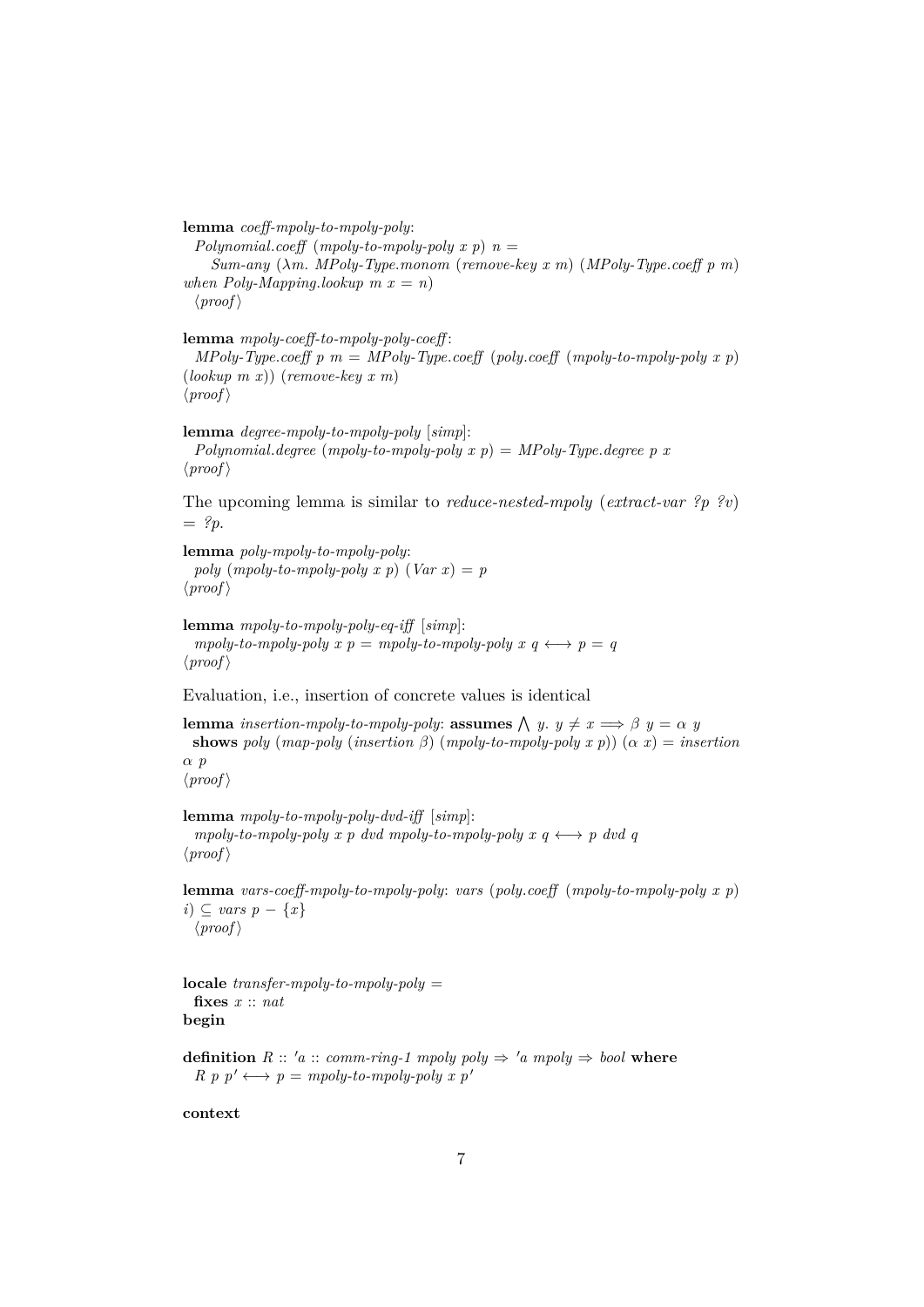#### **includes** *lifting-syntax* **begin**

**lemma** *transfer-0* [*transfer-rule*]: *R 0 0* **and** *transfer-1* [*transfer-rule*]: *R 1 1* **and** *transfer-Const* [*transfer-rule*]: *R* [:*Const c*:] (*Const c*) **and** *transfer-uminus* [*transfer-rule*]: (*R* ===> *R*) *uminus uminus* **and** *transfer-of-nat* [*transfer-rule*]:  $((=) == > R)$  *of-nat of-nat* **and** *transfer-of-int* [*transfer-rule*]:  $((=) == > R)$  *of-nat of-nat* **and** *transfer-numeral* [*transfer-rule*]:  $((=) == > R)$  *of-nat of-nat* **and** *transfer-add* [*transfer-rule*]:  $(R ==-> R ==-> R) (+) (+)$ **and** *transfer-diff* [*transfer-rule*]:  $(R ==-> R ==-> R) (+) (+)$ **and** *transfer-mult* [*transfer-rule*]:  $(R ==-> R ==-> R) (*)$  (\*) (\*) **and** *transfer-dvd* [*transfer-rule*]:  $(R ==-> R ==-> (=))$  (*dvd*) (*dvd*) **and** *transfer-monom* [*transfer-rule*]:  $((=) ==-> (=) ==-> R)$ (λ*m a*. *Polynomial*.*monom* (*MPoly-Type*.*monom* (*remove-key x m*) *a*) (*lookup m x*)) *MPoly-Type*.*monom* **and** *transfer-coeff* [*transfer-rule*]:  $(R ==-> (=) ==-> (=))$ (λ*p m*. *MPoly-Type*.*coeff* (*poly*.*coeff p* (*lookup m x*)) (*remove-key x m*)) *MPoly-Type*.*coeff* **and** *transfer-degree* [*transfer-rule*]:  $(R ==-> (=))$  *Polynomial.degree*  $(\lambda p. \text{ MPoly-Type.degree } p x)$  $\langle proof \rangle$ 

```
lemma transfer-vars [transfer-rule]:
 assumes [transfer-rule]: R p p'shows (\bigcup i. vars (poly.coeff p i)) \cup (if Polynomial.degree p = 0 then {} else
{x}) = vars p'(is ?A \cup ?B = -)\langle proof \rangle
```
**lemma** *right-total* [*transfer-rule*]: *right-total R*  $\langle proof \rangle$ 

**lemma** *bi-unique* [*transfer-rule*]: *bi-unique R*  $\langle proof \rangle$ 

**end**

**end**

```
lemma mpoly-degree-mult-eq:
 fixes p \ q :: 'a :: idom \ mpolyassumes p \neq 0 q \neq 0
```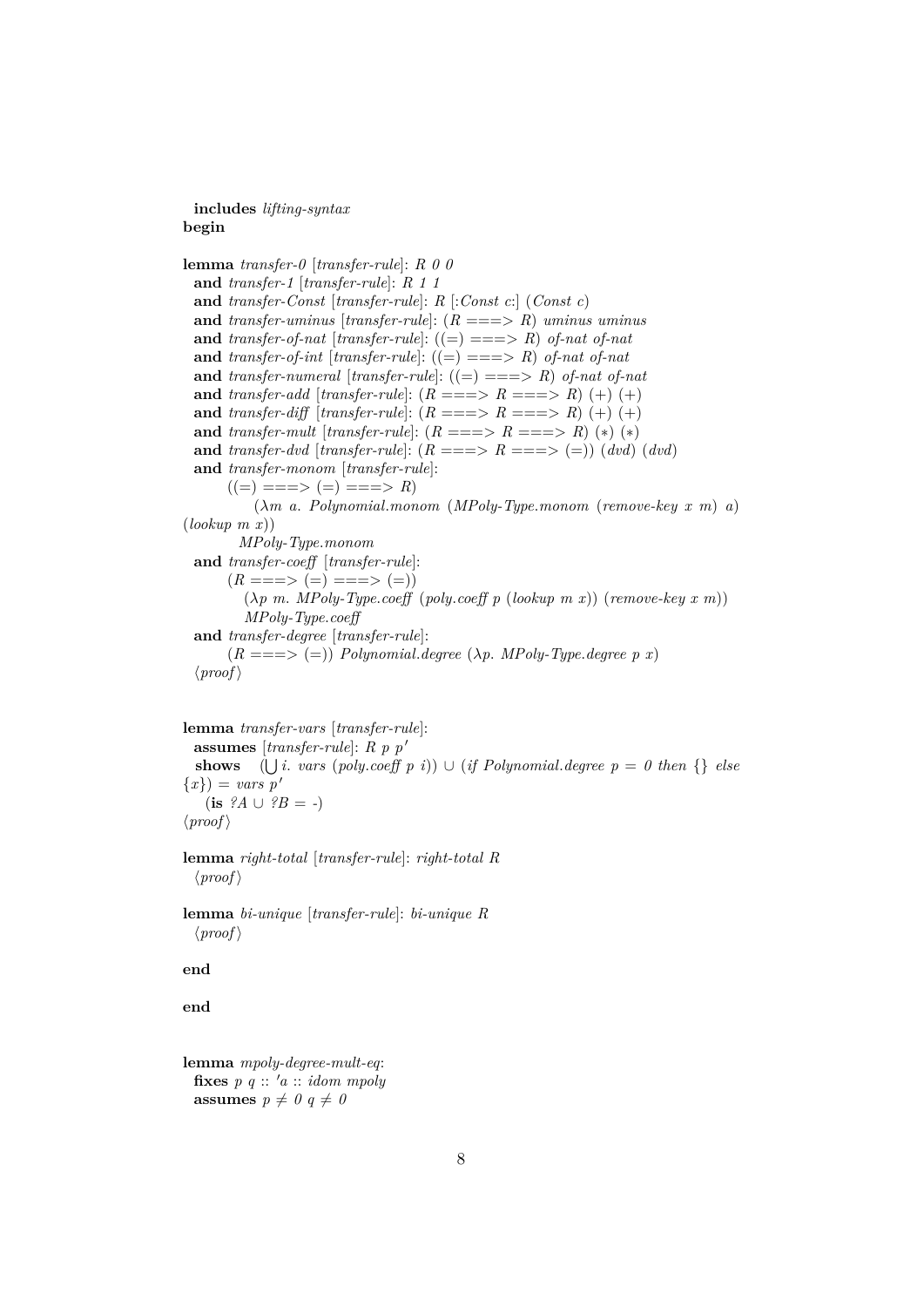**shows** *MPoly-Type.degree*  $(p * q) x = MPoly-Type$ *.degree*  $p x + MPoly-Type$ *.degree q x*  $\langle proof \rangle$ 

Converts a multi-variate polynomial into a univariate polynomial via inserting values for all but one variable

**definition** *partial-insertion* :: ( $nat \Rightarrow 'a$ )  $\Rightarrow nat \Rightarrow 'a$  :: *comm-ring-1 mpoly*  $\Rightarrow 'a$ *poly* **where**

*partial-insertion*  $\alpha$  *x*  $p = map-poly$  (*insertion*  $\alpha$ ) (*mpoly-to-mpoly-poly x p*)

**lemma** *comm-ring-hom-insertion*: *comm-ring-hom* (*insertion* α)  $\langle proof \rangle$ 

**lemma** *partial-insertion-add: partial-insertion*  $\alpha x$  ( $p + q$ ) = *partial-insertion*  $\alpha x$ *p* + *partial-insertion* α *x q*  $\langle proof \rangle$ 

**lemma** *partial-insertion-monom*: *partial-insertion* α *x* (*MPoly-Type*.*monom m a*) = *Polynomial*.*monom* (*insertion* α (*MPoly-Type*.*monom* (*remove-key x m*) *a*)) (*lookup m x*)  $\langle proof \rangle$ 

Partial insertion  $+$  insertion of last value is identical to (full) insertion

**lemma** *insertion-partial-insertion*: **assumes**  $\bigwedge$  *y*.  $y \neq x \implies \beta$  *y* =  $\alpha$  *y* **shows** *poly* (*partial-insertion*  $\beta$  *x p*) ( $\alpha$  *x*) = *insertion*  $\alpha$  *p*  $\langle proof \rangle$ 

**lemma** *insertion-coeff-mpoly-to-mpoly-poly*[*simp*]: *insertion*  $\alpha$  (*coeff* (*mpoly-to-mpoly-poly*  $x$  *p*)  $k$ ) = *coeff* (*partial-insertion*  $\alpha$  *x p*)  $k$  $\langle proof \rangle$ 

**lemma** *degree-map-poly-Const: degree* (*map-poly* (*Const* :: 'a :: *semiring-0*  $\Rightarrow$  -)  $f$ *)* = *degree*  $f$  $\langle proof \rangle$ 

**lemma** *degree-partial-insertion-le-mpoly: degree* (*partial-insertion*  $\alpha$  *x p*)  $\leq$  *degree* (*mpoly-to-mpoly-poly x p*)  $\langle proof \rangle$ 

**end**

### <span id="page-8-0"></span>**2.2 Exact Division of Multivariate Polynomials**

**theory** *MPoly-Divide* **imports** *Hermite-Lindemann*.*More-Multivariate-Polynomial-HLW Polynomials*.*MPoly-Type-Class Poly-Connection*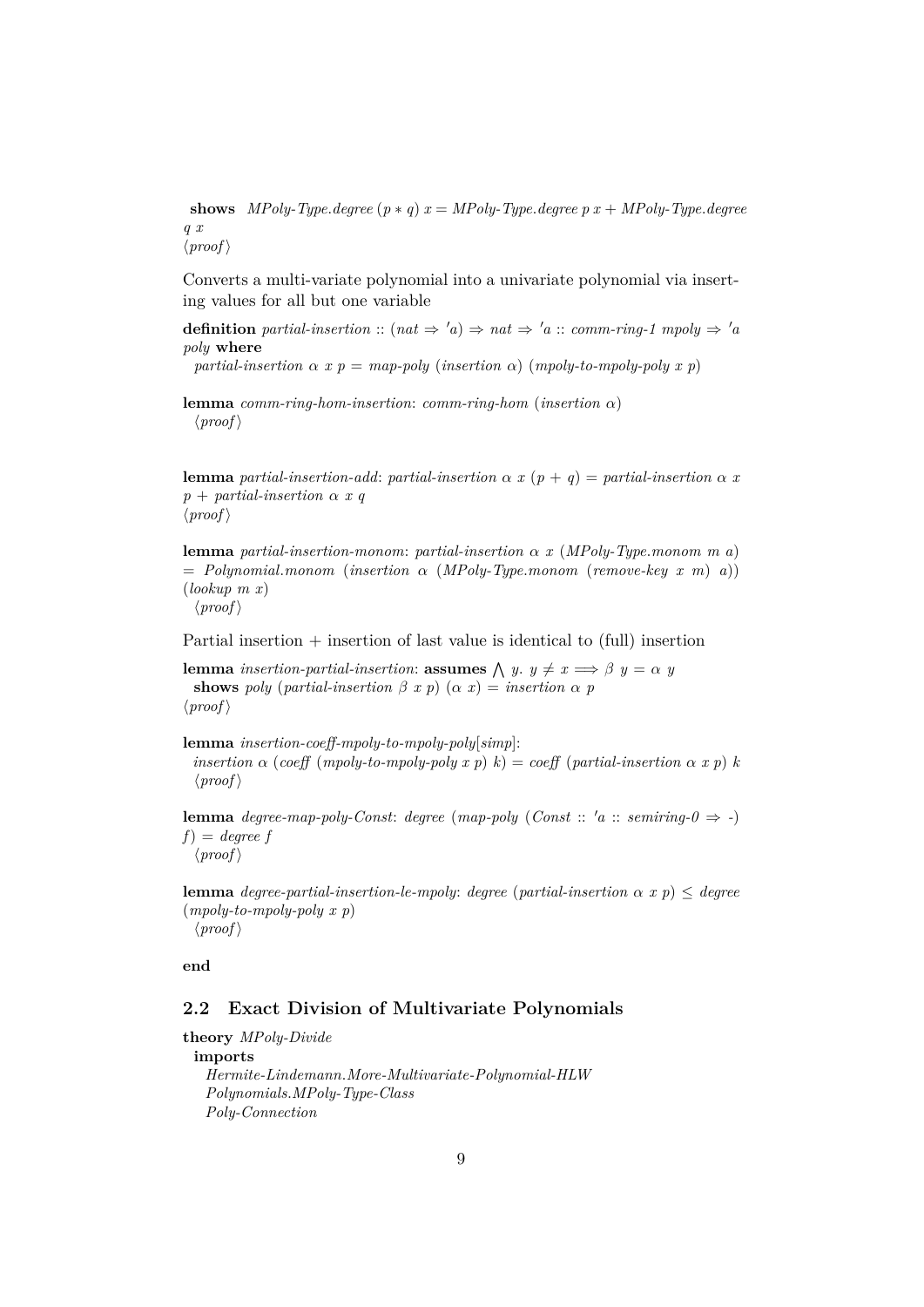#### **begin**

```
lemma poly-lead-coeff-dvd-lead-coeff :
 assumes p dvd (q:: 'a :: idom poly)shows Polynomial.lead-coeff p dvd Polynomial.lead-coeff q
  \langle proof \rangle
```
Since there is no particularly sensible algorithm for division with a remainder on multivariate polynomials, we define the following division operator that performs an exact division if possible and returns 0 otherwise.

```
no-notation MPoly-Type.div (infixl div 70)
```
**instantiation** *mpoly* :: (*comm-semiring-1*) *divide* **begin**

**definition** *divide-mpoly* :: 'a mpoly  $\Rightarrow$  'a mpoly  $\Rightarrow$  'a mpoly **where** *divide-mpoly x y = (if y*  $\neq$  *0*  $\land$  *y dvd x then THE z. x = y \* z else 0)* 

**instance**  $\langle proof \rangle$ 

**end**

**instance** *mpoly* :: (*idom*) *idom-divide*  $\langle proof \rangle$ 

**lemma** (**in** *transfer-mpoly-to-mpoly-poly*) *transfer-div* [*transfer-rule*]: assumes [*transfer-rule*]:  $R p' p R q' q$ **assumes** *q dvd p* **shows**  $R(p' div q') (p div q)$  $\langle proof \rangle$ 

**instantiation** *mpoly* :: ({*normalization-semidom*, *idom*}) *normalization-semidom* **begin**

**definition** *unit-factor-mpoly* ::  $'a$  *mpoly*  $\Rightarrow$   $'a$  *mpoly* **where**  $unit-factor$ -mpoly  $p = Const$  ( $unit-factor$  (*lead-coeff p*))

**definition** *normalize-mpoly* ::  $'a \text{ m} poly \Rightarrow 'a \text{ m} poly$  where *normalize-mpoly p* = *Rings.divide p* (*unit-factor p*)

**lemma** *unit-factor-mpoly-Const* [*simp*]:  $unit-factor (Const c) = Const (unit-factor c)$  $\langle proof \rangle$ 

**lemma** *normalize-mpoly-Const* [*simp*]: *normalize* (*Const c*) = *Const* (*normalize c*)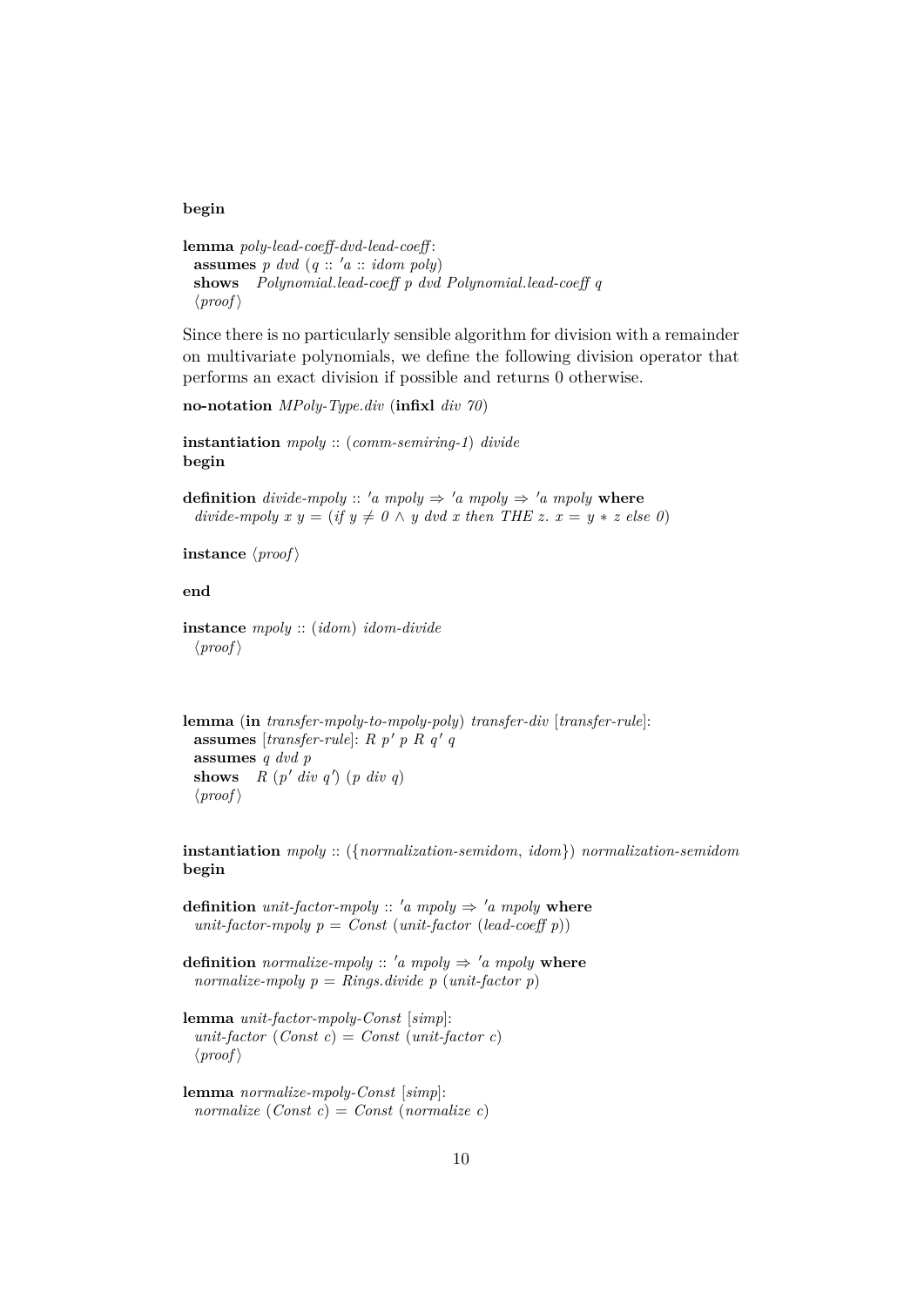$\langle proof \rangle$ 

**instance**  $\langle proof \rangle$ 

**end**

The following is an exact division operator that can fail, i.e. if the divisor does not divide the dividend, it returns *None*.

**definition** *divide-option* :: 'a :: *idom-divide*  $\Rightarrow$  'a  $\Rightarrow$  'a *option* (**infixl** *div?* 70) **where**

*divide-option p q = (if q dvd p then Some (p div q) else None*)

We now show that exact division on the ring  $R[X_1, \ldots, X_n]$  can be reduced to exact division on the ring  $R[X_1, \ldots, X_n][X]$ , i.e. we can go from 'a mpoly to a '*a mpoly poly* where the coefficients have one variable less than the original multivariate polynomial. We basically simply use the isomorphism between these two rings.

**lemma** *divide-option-mpoly*: **fixes**  $p \, q :: 'a :: idom-divide \, mpoly$ **shows** *p* div?  $q = (let \ V = vars \ p \cup vars \ q \ in$  $(if V = \{\} then$ *let a* = *MPoly-Type.coeff p 0*;  $b = MPoly-Type.coeff q 0$ ;  $c = a div b$  $in$  *if*  $b * c = a$  *then Some* (*Const c*) *else None else let*  $x = Max V$ ;  $p' = mpoly-to-mpoly-poly x p; q' = mpoly-to-mpoly-poly x q$ *in case p' div? q' of None* ⇒ *None* | *Some*  $r \Rightarrow$  *Some* (*poly*  $r$  (*Var x*)))) (**is**  $-$  = *?rhs*)

 $\langle proof \rangle$ 

Next, we show that exact division on the ring  $R[X_1, \ldots, X_n][Y]$  can be reduced to exact division on the ring  $R[X_1, \ldots, X_n]$ . This is essentially just polynomial division.

**lemma** *divide-option-mpoly-poly*: **fixes**  $p \ q :: 'a :: idom-divide \ mpoly \ poly$ **shows** *p* div?  $q =$  $(if p = 0 then Some 0$ *else if q* = *0 then None else let dp* = *Polynomial*.*degree p*; *dq* = *Polynomial*.*degree q in if dp* < *dq then None else case Polynomial*.*lead-coeff p div? Polynomial*.*lead-coeff q of None* ⇒ *None* | *Some*  $c \Rightarrow$  ( *case* (*p* − *Polynomial*.*monom c* (*dp* − *dq*) ∗ *q*) *div? q of None* ⇒ *None* | *Some r* ⇒ *Some* (*Polynomial*.*monom c* (*dp* − *dq*) + *r*)))  $(i\mathbf{s} - \mathbf{r} = \ell r h s)$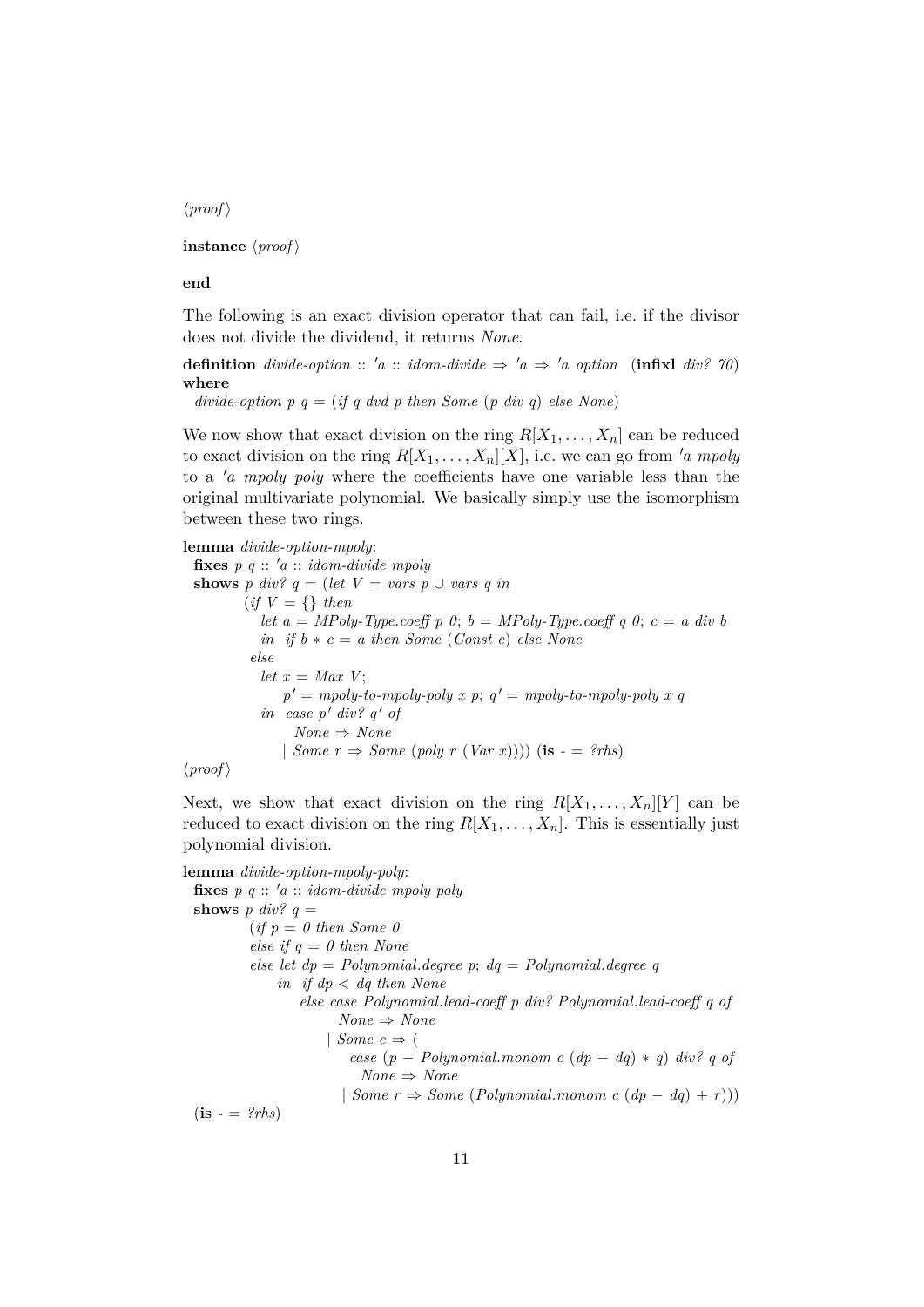#### $\langle proof \rangle$

These two equations now serve as two mutually recursive code equations that allow us to reduce exact division of multivariate polynomials to exact division of their coefficients. Termination of these code equations is not shown explicitly, but is obvious since one variable is eliminated in every step.

**definition** *divide-option-mpoly* :: 'a :: *idom-divide mpoly*  $\Rightarrow$  **where** *divide-option-mpoly* = *divide-option*

**definition** *divide-option-mpoly-poly* ::  $'a$  :: *idom-divide mpoly poly*  $\Rightarrow$  **where** *divide-option-mpoly-poly* = *divide-option*

**lemmas** *divide-option-mpoly-code* [*code*] = *divide-option-mpoly* [*folded divide-option-mpoly-def divide-option-mpoly-poly-def* ]

**lemmas** *divide-option-mpoly-poly-code* [*code*] = *divide-option-mpoly-poly* [*folded divide-option-mpoly-def divide-option-mpoly-poly-def* ]

**lemma** *divide-mpoly-code* [*code*]: **fixes**  $p \ q :: 'a :: idom-divide \ mpoly$ **shows** *p* div  $q = (case \ divide\ option\-mpoly p \ q \ of \ None \Rightarrow 0 \ | \ Some \ r \Rightarrow r)$  $\langle proof \rangle$ 

**end**

#### <span id="page-11-0"></span>**2.3 Implementation of Division on Multivariate Polynomials**

**theory** *MPoly-Divide-Code* **imports** *MPoly-Divide Polynomials*.*MPoly-Type-Class-FMap Polynomials*.*MPoly-Type-Univariate* **begin**

We now set up code equations for some of the operations that we will need, such as division, *mpoly-to-poly*, and *mpoly-to-mpoly-poly*.

**lemma** *mapping-of-MPoly*[*code*]: *mapping-of* (*MPoly p*) = *p*  $\langle proof \rangle$ 

**lift-definition**  $filter\text{-}pm :: ('a \Rightarrow bool) \Rightarrow ('a \Rightarrow_0 'b :: zero) \Rightarrow ('a \Rightarrow_0 'b)$  is λ*P f x*. *if P x then f x else 0*  $\langle proof \rangle$ 

**lemma** *lookup-filter-pm*: *lookup* (*filter-pm P f*)  $x = (if P x then lookup f x else 0)$  $\langle proof \rangle$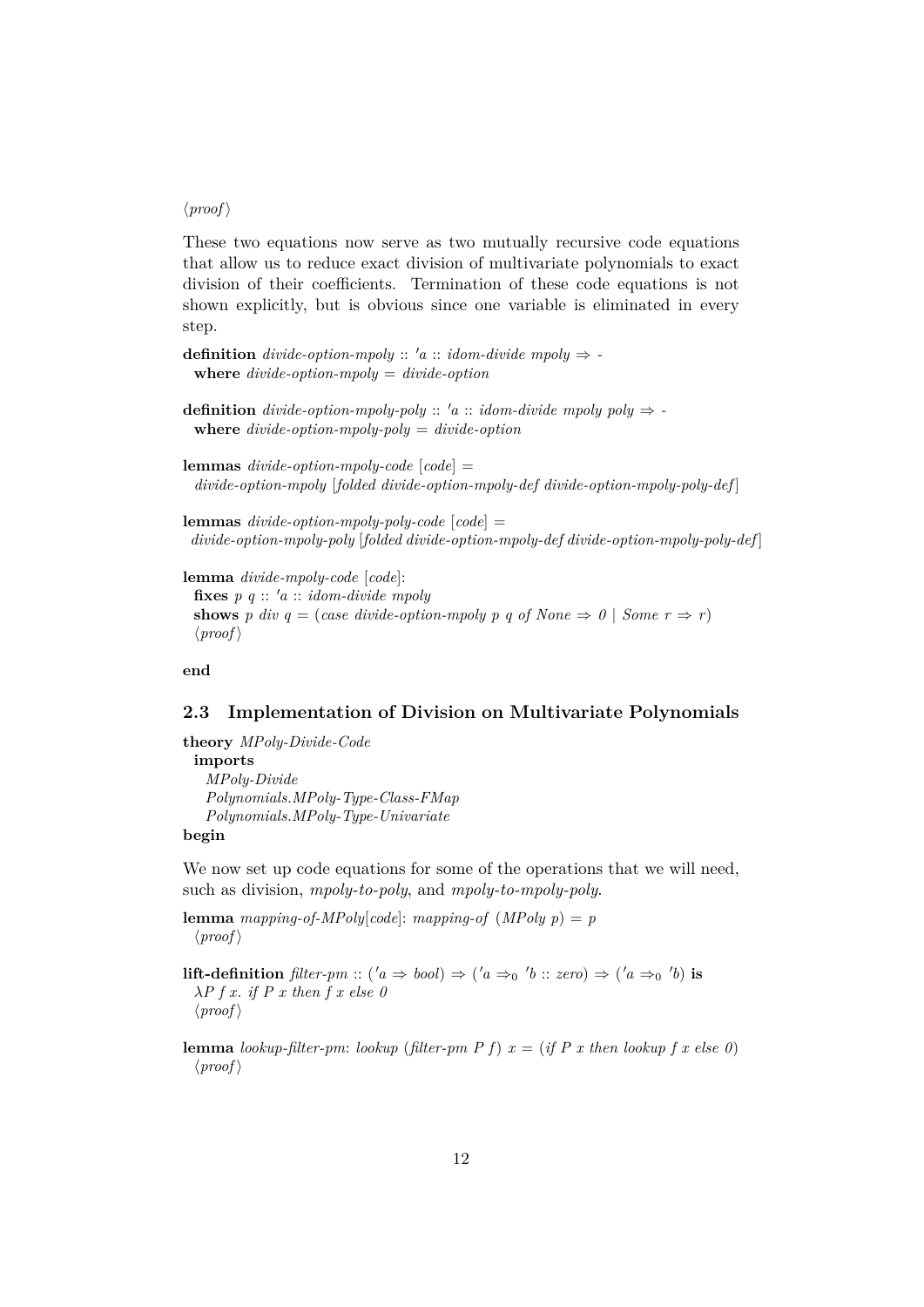**lemma** *filter-pm-code* [*code*]: *filter-pm P* (*Pm-fmap m*) = *Pm-fmap* (*fmfilter P m*)  $\langle proof \rangle$ 

**lemma** *remove-key-conv-filter-pm* [*code*]: *remove-key x m* = *filter-pm*  $(\lambda y. y \neq x)$ *m*

 $\langle proof \rangle$ 

**lemma** *finite-poly-coeff-nonzero: finite*  $\{n$ *. poly.coeff p n*  $\neq 0$ }  $\langle proof \rangle$ 

**lemma** *poly-degree-conv-Max*: **assumes**  $p \neq 0$ **shows** *Polynomial.degree p* = *Max* {*n. poly.coeff p n*  $\neq$  *0*}  $\langle proof \rangle$ 

**lemma** *mpoly-to-poly-code-aux*:

**fixes**  $p$  :: 'a :: comm-monoid-add mpoly and  $x$  :: nat **defines**  $I \equiv (\lambda m. \text{lookup } m \text{ } x)$  *' Set.filter*  $(\lambda m. \forall y \in keys \text{ } m. \text{ } y = x)$  (*keys* (*mapping-of p*)) **shows**  $I = \{n. \text{poly.coeff } (mpoly-to-poly \ x \ p) \ n \neq 0\}$ **and** *mpoly-to-poly*  $x p = 0 \leftrightarrow I = \{\}$ **and**  $I \neq \{\} \implies Polynomial \cdot degree \ (mpoly-to-poly \ x \ p) = Max \ I$  $\langle proof \rangle$ 

**lemma** *mpoly-to-poly-code* [*code*]:

 $Polynomial. coefficients (mpoly-to-poly x p) =$  $(\text{let } I = (\lambda m, \text{ lookup } m x)$  *' Set.filter*  $(\lambda m, \forall y \in \text{keys } m, y = x)$  (*keys* (*mapping-of p*)) *in if*  $I = \{\}$  *then*  $\Box$  *else map* ( $\lambda n$ *. MPoly-Type.coeff p* (*Poly-Mapping.single x n*))  $[0..\langle Max I + 1]$  $(i\mathbf{s}$   $?lhs = ?rhs)$  $\langle proof \rangle$ 

**fun**  $mpoly-to-mpoly-poly-impl-aux1$  ::  $nat \Rightarrow ((nat \Rightarrow_0 nat) \times 'a) list \Rightarrow nat \Rightarrow$  $((nat \Rightarrow_0 nat) \times 'a)$  *list* where  $mpoly-to-mpoly-poly-impl-aux1$  *i*  $\parallel$  *j* =  $\parallel$  $\mid mpoly-to-mpoly-poly-impl-aux1 \, \iota \, ((mon', c) \# xs) \, \jmath =$ 

 $(i\text{if lookup mon'}\ i = \text{j} \ \text{then} \ [(remove-key \ i \ mon', c)] \ \text{else} [] \ @ \ \text{mpoly-to-mpoly-poly-impl-aux1}$ *i xs j*

**lemma** *mpoly-to-mpoly-poly-impl-aux1-altdef* :  $mpoly-to-mpoly-poly-impl-aux1$  *i*  $xs$   $j =$ *map*  $(\lambda (mon, c)$ . (*remove-key i mon, c*)) (*filter*  $(\lambda (mon, c)$ . *lookup mon i* = *j*) *xs*)  $\langle proof \rangle$ 

**lemma** *map-of-mpoly-to-mpoly-poly-impl-aux1*: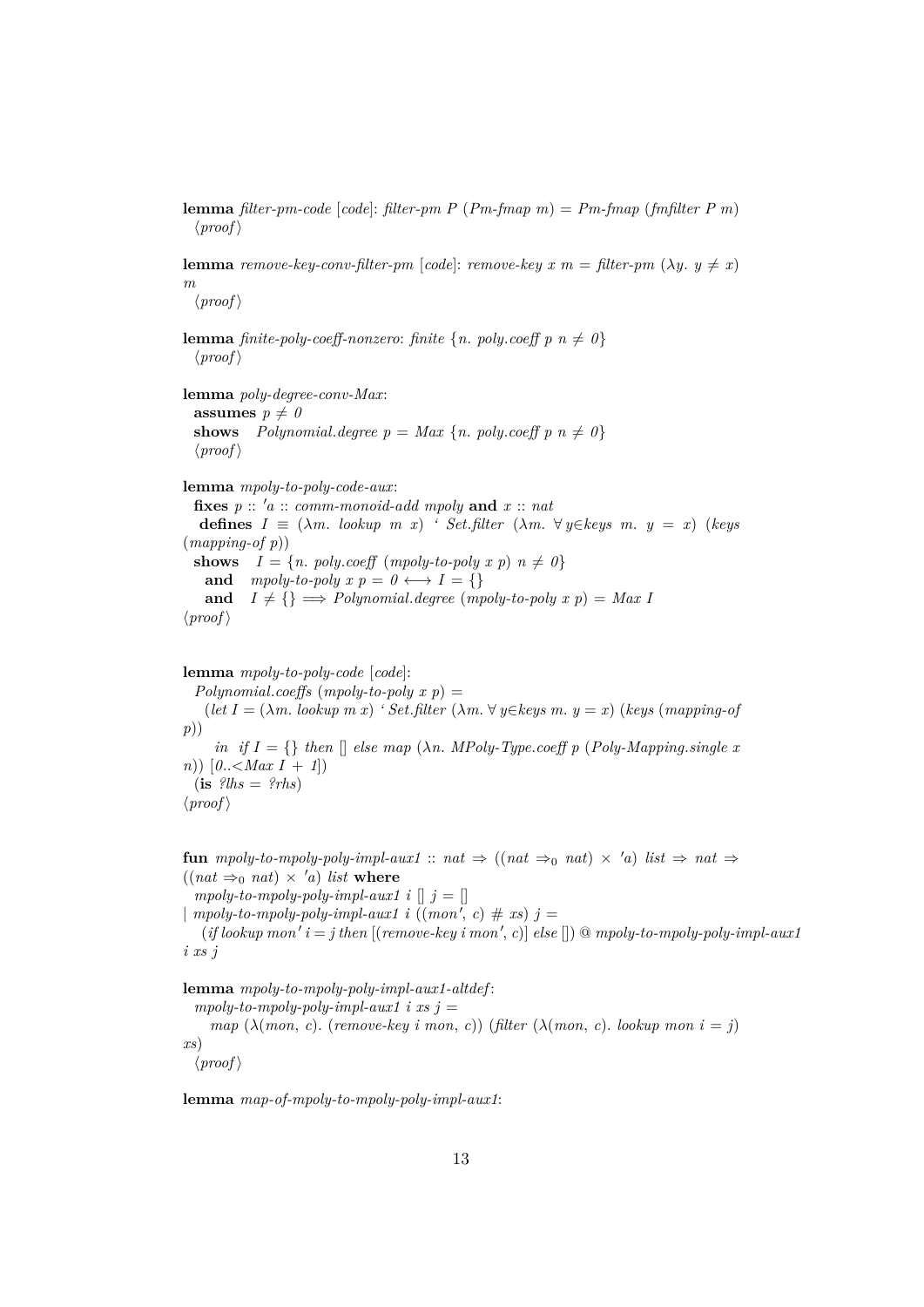*map-of*  $(mpoly-to-mpoly-poly-impl-aux1 \text{ i } xs j) = (\lambda mon.$ (*if lookup mon i* > *0 then None else map-of xs* (*mon* + *Poly-Mapping*.*single i j*)))  $\langle proof \rangle$ 

**lemma** *lookup0-fmap-of-list-mpoly-to-mpoly-poly-impl-aux1*:  $\langle \text{lookup 0 (} \text{fmap-of-list (} \text{mpoly-to-mpoly-poly-} \text{impl-} \text{aux1 } \text{i} \text{ x} \text{ s } \text{ j} \text{)} \rangle = (\lambda \text{mon.})$ *lookup0* (*fmap-of-list xs*) (*mon* + *Poly-Mapping*.*single i j*) *when lookup mon i*  $= 0$  $\langle proof \rangle$ 

**definition** *mpoly-to-mpoly-poly-impl-aux2* **where**  $mpoly-to-mpoly-poly-impl-aux2$  *i*  $p$  *j* =  $poly.coeff$  ( $mpoly-to-mpoly-poly$  *i*  $p)$  *j* 

**lemma** *coeff-MPoly*: *MPoly-Type*.*coeff* (*MPoly f*) *m* = *lookup f m*  $\langle proof \rangle$ 

**lemma** *mpoly-to-mpoly-poly-impl-aux2-code* [*code*]:

 $mpoly-to-mpoly-poly-impl-aux2$  *i* (*MPoly* (*Pm-fmap* (*fmap-of-list xs*)))  $j =$ *MPoly* (*Pm-fmap* (*fmap-of-list* (*mpoly-to-mpoly-poly-impl-aux1 i xs j*)))  $\langle proof \rangle$ 

**definition**  $mpoly-to-mpoly-poly-impl$  ::  $nat \Rightarrow 'a :: comm-ring-1 \, mpoly \Rightarrow 'a \, mpoly$ *list* **where**

*mpoly-to-mpoly-poly-impl x p = (if p = 0 then*  $\Box$  *else map* (*mpoly-to-mpoly-poly-impl-aux2 x p*) [*0*..<*Suc* (*MPoly-Type*.*degree p x*)])

**lemma** *mpoly-to-mpoly-poly-eq-0-iff* [*simp*]: *mpoly-to-mpoly-poly x p* =  $0 \leftrightarrow p$  = *0*

 $\langle proof \rangle$ 

**lemma** *mpoly-to-mpoly-poly-code* [*code*]:

*Polynomial*.*coeffs* (*mpoly-to-mpoly-poly x p*) = *mpoly-to-mpoly-poly-impl x p*  $\langle proof \rangle$ 

**value** *mpoly-to-mpoly-poly 0* (*Var*  $0 \text{ } ^{\frown} 2 +$  *Var*  $0 \text{ } ^{*}$  *Var*  $1 +$  *Var*  $1 \text{ } ^{\frown} 2$  :: *int mpoly*)

**value** *Rings.divide* (*Var*  $0 \text{ }^{\frown} 2 * \text{ } \text{Var } 1 + \text{Var } 0 * \text{ } \text{Var } 1 \text{ }^{\frown} 2 :: \text{ int } \text{mpoly}$ ) (*Var* 1)

**end**

## <span id="page-13-0"></span>**2.4 Class Instances for Multivariate Polynomials and Containers**

**theory** *MPoly-Container* **imports** *Polynomials*.*MPoly-Type-Class Containers*.*Set-Impl* **begin**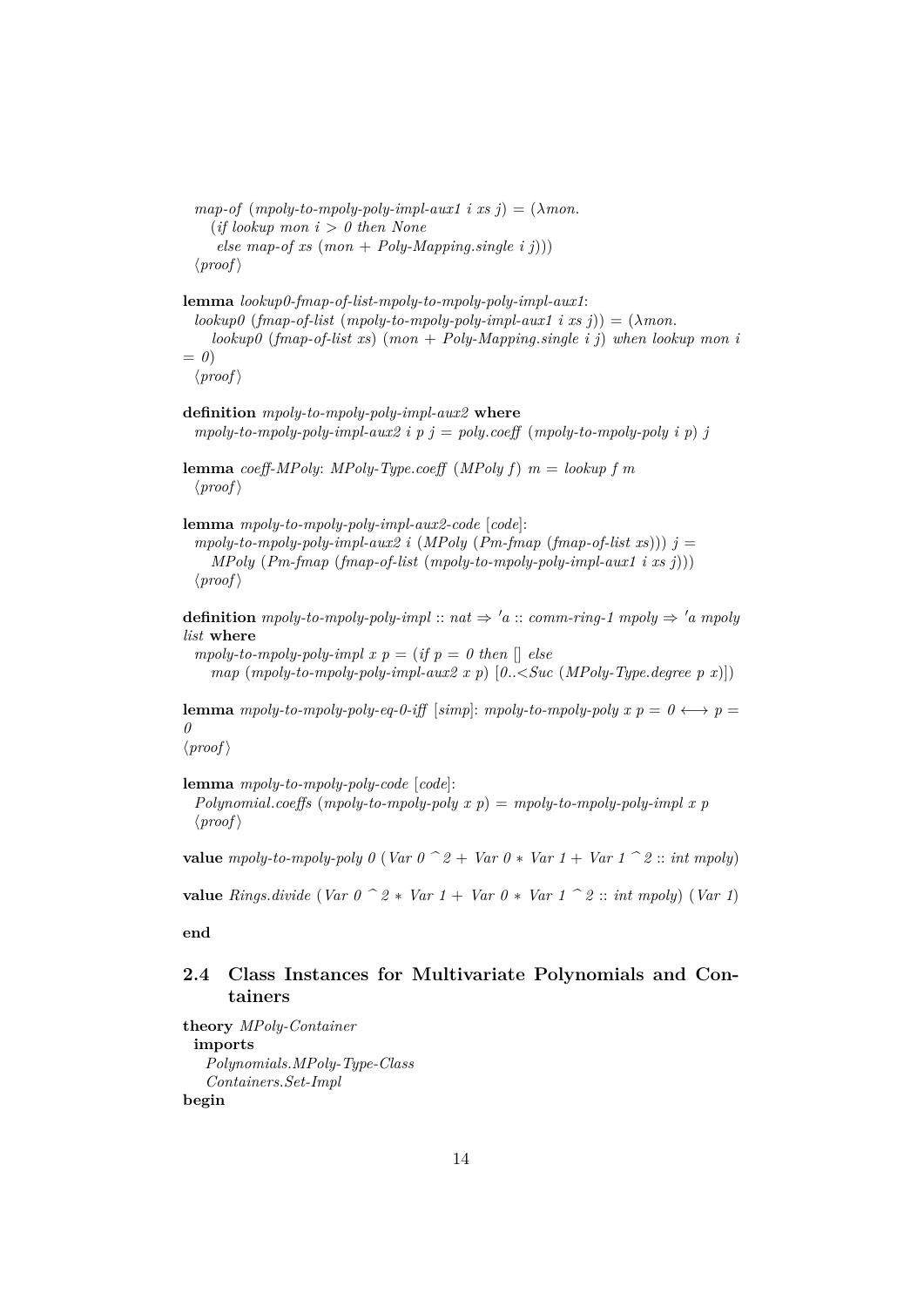Basic setup for using multivariate polynomials in combination with container framework.

**derive** (*eq*) *ceq poly-mapping* **derive** (*dlist*) *set-impl poly-mapping* **derive** (*no*) *ccompare poly-mapping*

**end**

### <span id="page-14-0"></span>**2.5 Resultants of Multivariate Polynomials**

We utilize the conversion of multivariate polynomials into univariate polynomials for the definition of the resultant of multivariate polynomials via the resultant for univariate polynomials. In this way, we can use the algorithm to efficiently compute resultants for the multivariate case.

**theory** *Multivariate-Resultant*

**imports** *Poly-Connection Algebraic-Numbers*.*Resultant Subresultants*.*Subresultant MPoly-Divide-Code MPoly-Container* **begin**

**hide-const** (**open**)

*MPoly-Type*.*degree MPoly-Type*.*coeff Symmetric-Polynomials*.*lead-coeff*

**lemma** *det-sylvester-matrix-higher-degree*:

*det* (*sylvester-mat-sub* (*degree*  $f + n$ ) (*degree g*)  $f$  *g*) = *det* (*sylvester-mat-sub* (*degree f*) (*degree g*) *f g*) ∗ (*lead-coeff g* ∗ (−*1*)*^*(*degree g*))*^n*  $\langle proof \rangle$ 

The conversion of multivariate into univariate polynomials permits us to define resultants in the multivariate setting. Since in our application one of the polynomials is already univariate, we use a non-symmetric definition where only one of the input polynomials is multivariate.

**definition** *resultant-mpoly-poly* ::  $nat \Rightarrow 'a$  :: *comm-ring-1 mpoly*  $\Rightarrow 'a$  *poly*  $\Rightarrow 'a$ *mpoly* **where**

*resultant-mpoly-poly x p q* = *resultant* (*mpoly-to-mpoly-poly x p*) (*map-poly Const q*)

This lemma tells us that there is only a minor difference between computing the multivariate resultant and then plugging in values, or first inserting values and then evaluate the univariate resultant.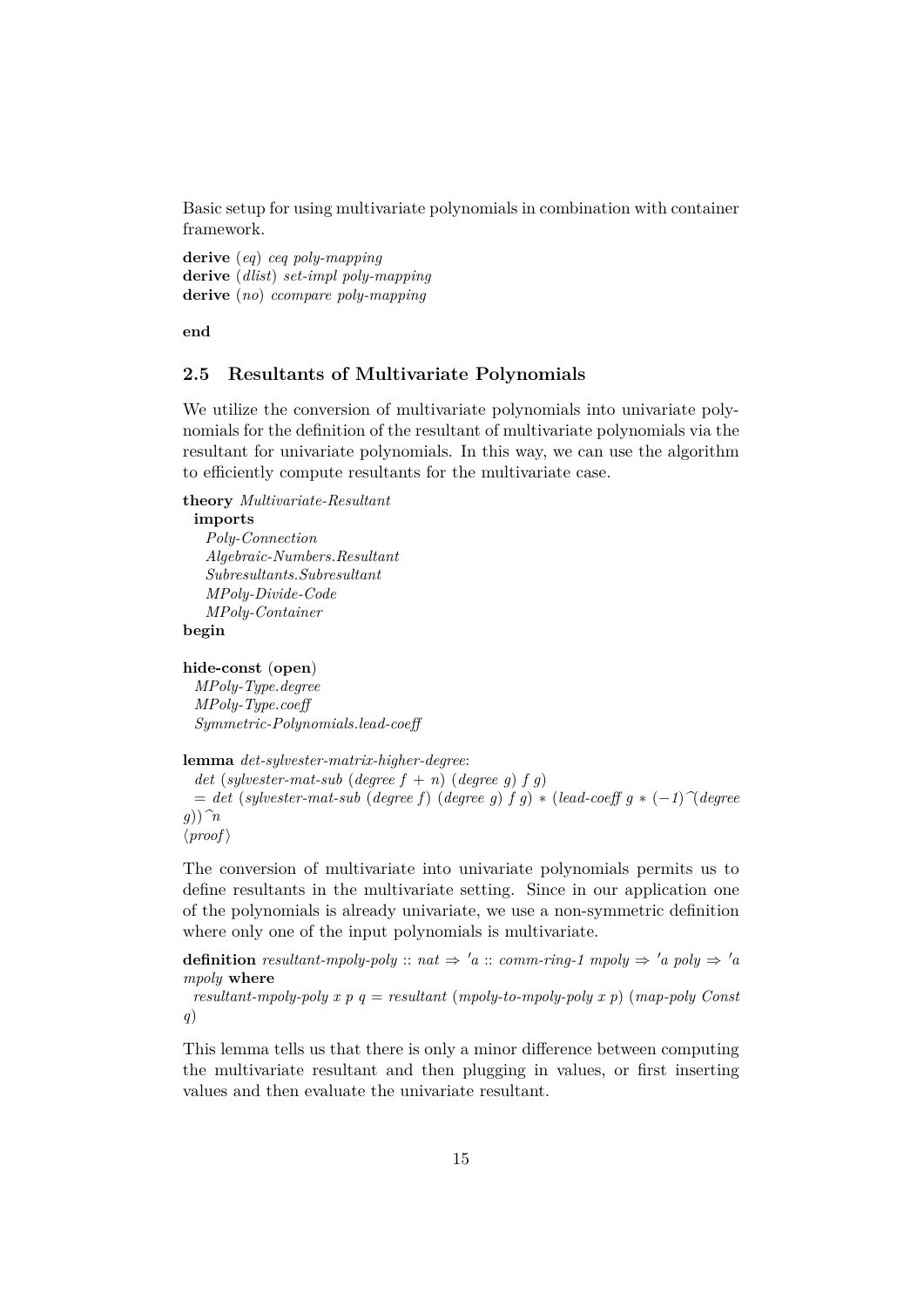**lemma** *insertion-resultant-mpoly-poly*: *insertion*  $\alpha$  (*resultant-mpoly-poly x p q*) = *resultant* (*partial-insertion* α *x p*) *q* ∗

(*lead-coeff q* ∗ (−*1*)*^ degree q*)*^*(*degree* (*mpoly-to-mpoly-poly x p*) − *degree* (*partial-insertion* α *x p*))

 $\langle proof \rangle$ 

**lemma** *insertion-resultant-mpoly-poly-zero*: **fixes**  $q$  ::  $'a$  :: *idom poly* **assumes**  $q: q \neq 0$ **shows** *insertion*  $\alpha$  (*resultant-mpoly-poly*  $x \cdot p$   $q$ ) =  $0 \leftrightarrow$  *resultant* (*partial-insertion*  $\alpha \, x \, p$ )  $q = 0$  $\langle proof \rangle$ 

**lemma** *vars-resultant*: *vars* (*resultant p q*) ⊆ S (*vars '* (*range* (*coeff p*) ∪ *range* (*coeff q*)))

 $\langle proof \rangle$ 

By taking the resultant, one variable is deleted.

**lemma** *vars-resultant-mpoly-poly: vars* (*resultant-mpoly-poly*  $x p q$ )  $\subseteq$  *vars*  $p - \{x\}$ 

 $\langle proof \rangle$ 

For resultants, we manually have to select the implementation that works on integral domains, because there is no factorial ring instance for *int mpoly*.

```
lemma resultant-mpoly-poly-code[code]:
 resultant-mpoly-poly x p q = resultant-impl-basic (mpoly-to-mpoly-poly x p) (map-polyConst q)
  \langle proof \rangle
```
**end**

# <span id="page-15-0"></span>**3 Testing for Integrality and Conversion to Integers**

**theory** *Is-Int-To-Int* **imports** *Polynomial-Interpolation*.*Is-Rat-To-Rat* **begin lemma** *inv-of-rat*: *inv of-rat* (*of-rat x*) = *x*  $\langle proof \rangle$ **lemma** *of-rat-Ints-iff*: ((*of-rat x* :: '*a* :: *field-char-0*)  $\in \mathbb{Z}$ ) = ( $x \in \mathbb{Z}$ )  $\langle proof \rangle$ **lemma** *is-int-code*[*code-unfold*]: **shows**  $(x \in \mathbb{Z}) = (is-rat \ x \wedge is-int-rat \ (to-rat \ x))$  $\langle proof \rangle$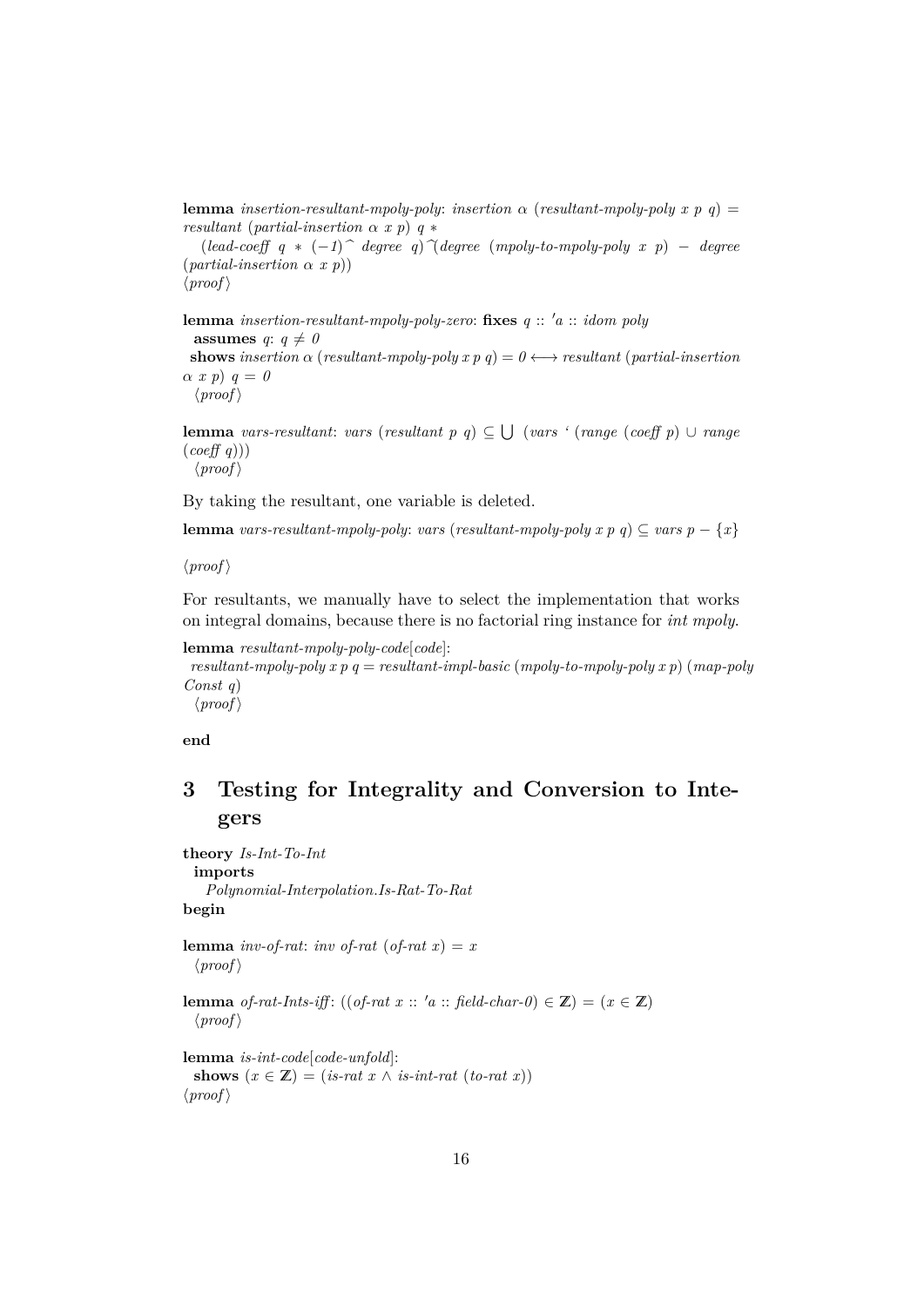**definition** *to-int* ::  $'a$  :: *is-rat*  $\Rightarrow$  *int* **where**  $to-int x = int-of-rat (to-rat x)$ 

**lemma** *of-int-to-int*:  $x \in \mathbb{Z} \implies$  *of-int* (*to-int x*) = *x*  $\langle proof \rangle$ 

**lemma** *to-int-of-int*: *to-int* (*of-int x*) = *x*  $\langle proof \rangle$ 

**lemma** *to-rat-complex-of-real*[*simp*]: *to-rat* (*complex-of-real x*) = *to-rat x*  $\langle proof \rangle$ 

**lemma** *to-int-complex-of-real*[*simp*]: *to-int* (*complex-of-real x*) = *to-int x*  $\langle proof \rangle$ 

**end**

# <span id="page-16-0"></span>**4 Representing Roots of Polynomials with Algebraic Coefficients**

We provide an algorithm to compute a non-zero integer polynomial  $q$  from a polynomial  $p$  with algebraic coefficients such that all roots of  $p$  are also roots of q.

In this way, we have a constructive proof that the set of complex algebraic numbers is algebraically closed.

**theory** *Roots-of-Algebraic-Poly* **imports** *Algebraic-Numbers*.*Complex-Algebraic-Numbers Multivariate-Resultant Is-Int-To-Int*

**begin**

#### <span id="page-16-1"></span>**4.1 Preliminaries**

**hide-const** (**open**) *up-ring*.*monom* **hide-const** (**open**) *MPoly-Type*.*monom*

**lemma** *map-mpoly-Const:*  $f \theta = \theta \implies \text{map-mpoly } f \text{ } (\text{Const } i) = \text{Const } (f \ i)$  $\langle proof \rangle$ 

**lemma** map-mpoly-Var:  $f \neq 1 \implies map\text{-}mpoly \ (f \ :: \text{'} b \ :: \text{zero-neg-one} \implies \text{-}) \ (Var \ \text{[} \ \text{[} \ \text{[} \ \text{[} \ \text{[} \ \text{[} \ \text{[} \ \text{[} \ \text{[} \ \text{[} \ \text{[} \ \text{[} \ \text{[} \ \text{[} \ \text{[} \ \text{[} \ \text{[} \ \text{[} \ \text{[} \ \text{[} \ \text{[} \ \text{[} \ \text{[} \ \text{[} \ \text{[} \$ *i*) = *Var i*  $\langle proof \rangle$ 

**lemma** *map-mpoly-monom:*  $f \theta = \theta \implies$  *map-mpoly*  $f (MPoly-Type.monom \ m \ a)$  $= (MPoly-Type.monom m (f a))$  $\langle proof \rangle$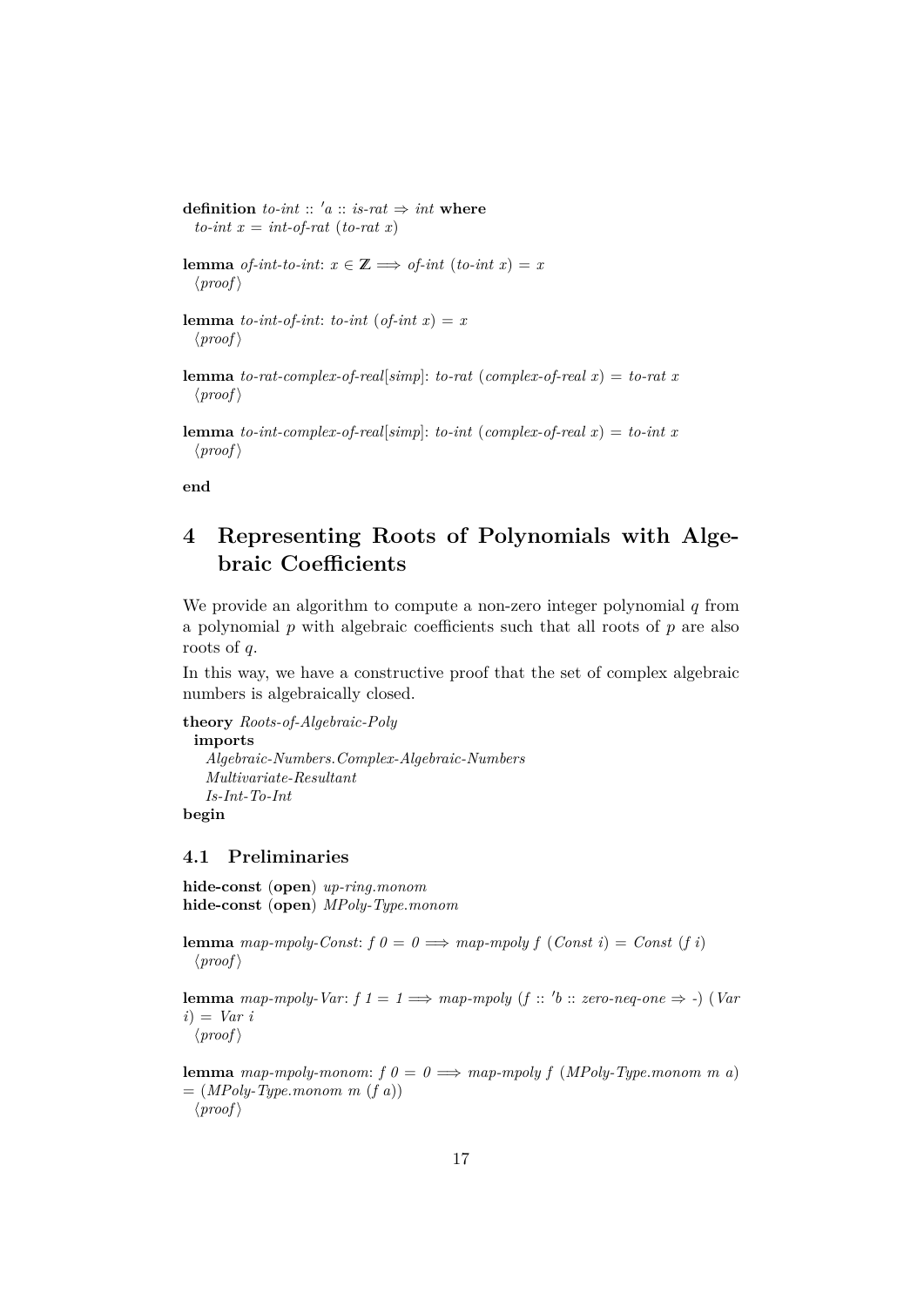lemma remove-key-single':

*remove-key v* (*Poly-Mapping.single w n*) = (*if v* = *w* then 0 else Poly-Mapping.single *w n*)

 $\langle proof \rangle$ 

**context** *comm-monoid-add-hom* **begin lemma** *hom-Sum-any*: **assumes** *fin*: *finite*  $\{x, f \mid x \neq 0\}$ **shows** *hom*  $(Sum-any f) = Sum-any (\lambda x. hom (f x))$  $\langle proof \rangle$ 

**lemma** *comm-monoid-add-hom-mpoly-map*: *comm-monoid-add-hom* (*map-mpoly hom*)  $\langle proof \rangle$ 

**lemma** *map-mpoly-hom-Const*: *map-mpoly hom* (*Const i*) = *Const* (*hom i*)  $\langle proof \rangle$ 

**lemma** *map-mpoly-hom-monom*: *map-mpoly hom* (*MPoly-Type*.*monom m a*) = *MPoly-Type*.*monom m* (*hom a*)  $\langle proof \rangle$ 

**end**

```
context comm-ring-hom
begin
lemma mpoly-to-poly-map-mpoly-hom: mpoly-to-poly x (map-mpoly hom p) = map-poly
hom (mpoly-to-poly x p)
 \langle proof \rangle
```
**lemma** *comm-ring-hom-mpoly-map*: *comm-ring-hom* (*map-mpoly hom*)  $\langle proof \rangle$ 

```
lemma mpoly-to-mpoly-poly-map-mpoly-hom:
mpoly-to-mpoly-poly x (map-mpoly hom p) = map-poly (map-mpoly hom) (mpoly-to-mpoly-poly
x p)
\langle proof \rangleend
```
**context** *inj-comm-ring-hom* **begin lemma** *inj-comm-ring-hom-mpoly-map*: *inj-comm-ring-hom* (*map-mpoly hom*)  $\langle proof \rangle$ 

**lemma** *resultant-mpoly-poly-hom*: *resultant-mpoly-poly x* (*map-mpoly hom p*) (*map-poly hom*  $q$ ) = *map-mpoly hom* (*resultant-mpoly-poly x p q*)  $\langle proof \rangle$ **end**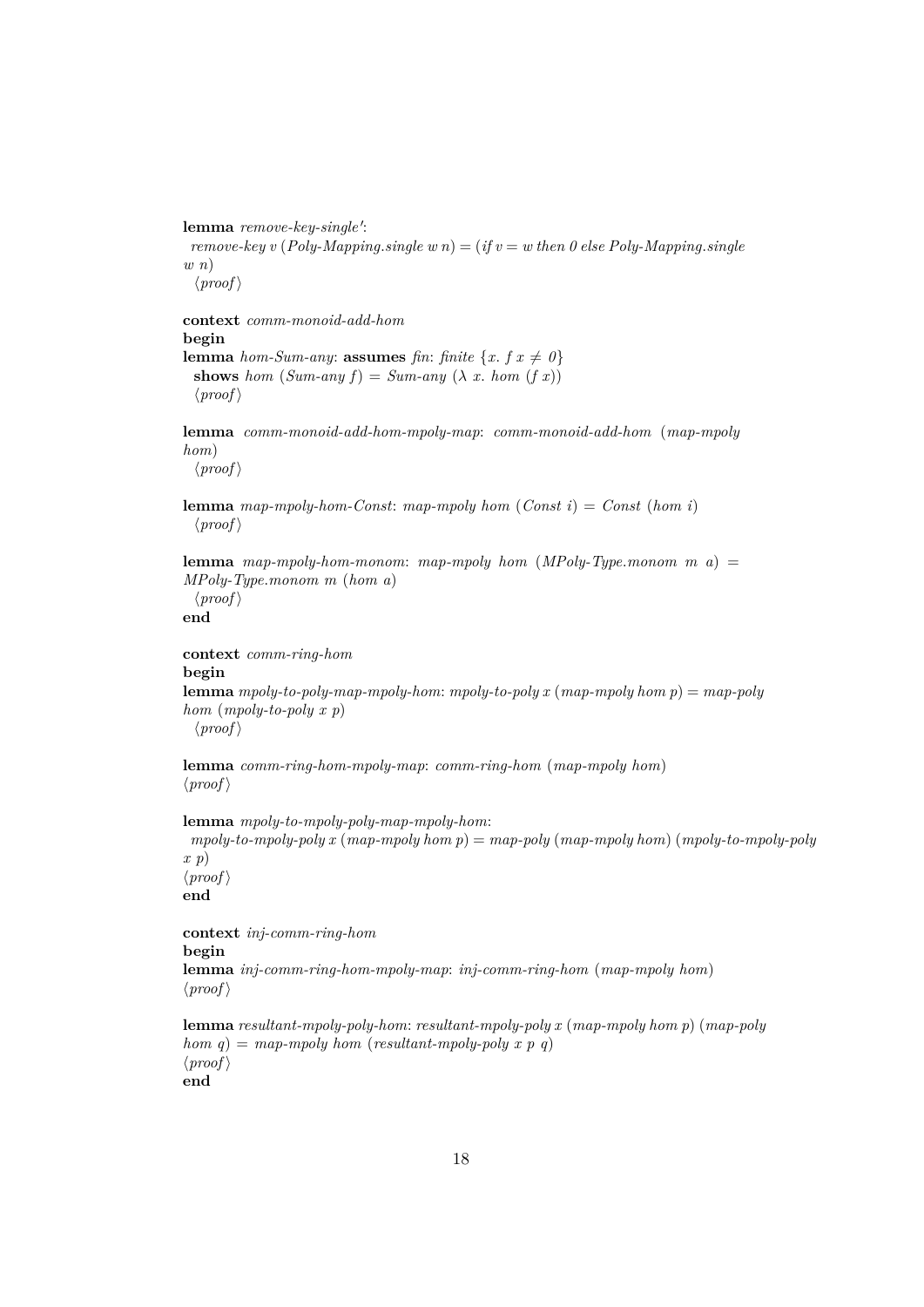**lemma** *map-insort-key*: **assumes**  $[simp]$ :  $\bigwedge x$  *y*. *g1*  $x \leq g1$   $y \leftrightarrow g2$  (*f*  $x$ )  $\leq g2$  (*j y*)

**shows** map f (*insort-key g1 a xs*) = *insort-key g2* (*f a*) (*map f xs*)  $\langle proof \rangle$ 

**lemma** map-sort-key: **assumes** [simp]:  $\bigwedge x$  y. g1  $x \leq g1$  y  $\longleftrightarrow g2$  (f x)  $\leq g2$  (j *y*)

**shows** map f (*sort-key q1 xs*) = *sort-key q2* (*map f xs*)  $\langle proof \rangle$ 

**hide-const** (**open**) *MPoly-Type*.*degree* **hide-const** (**open**) *MPoly-Type*.*coeffs* **hide-const** (**open**) *MPoly-Type*.*coeff* **hide-const** (**open**) *Symmetric-Polynomials*.*lead-coeff*

#### <span id="page-18-0"></span>**4.2 More Facts about Resultants**

**lemma** *resultant-iff-coprime-main*: **fixes**  $f \circ g :: 'a :: \text{ field } poly$ **assumes** *deg*: *degree*  $f > 0 \lor degree\ g > 0$ **shows** *resultant*  $f \circ g = 0 \leftrightarrow \neg$  *coprime*  $f \circ g$  $\langle proof \rangle$ 

**lemma** *resultant-zero-iff-coprime*: **fixes**  $f$   $g$  ::  $'a$  :: *field poly* **assumes**  $f \neq 0 \vee q \neq 0$ **shows** *resultant*  $f \circ g = 0 \leftrightarrow \neg$  *coprime*  $f \circ g$  $\langle proof \rangle$ 

The problem with the upcoming lemma is that "root" and "irreducibility" refer to the same type. In the actual application we interested in "irreducibility" over the integers, but the roots we are interested in are either real or complex.

**lemma** *resultant-zero-iff-common-root-irreducible:* **fixes**  $f g :: 'a :: 'field poly$ **assumes** *irr*: *irreducible g* and *root*: *poly*  $q a = 0$ **shows** *resultant*  $f \circ g = 0 \leftrightarrow (\exists x. \text{ poly } f x = 0 \land \text{ poly } g x = 0)$  $\langle proof \rangle$ 

**lemma** *resultant-zero-iff-common-root-complex*: **fixes** *f g* :: *complex poly* **assumes**  $g: g \neq 0$ **shows** *resultant*  $f \circ g = 0 \leftrightarrow (\exists x. \text{ poly } f x = 0 \land \text{ poly } g x = 0)$  $\langle proof \rangle$ 

#### <span id="page-18-1"></span>**4.3 Systems of Polynomials**

Definition of solving a system of polynomials, one being multivariate

**definition** *mpoly-polys-solution* :: 'a :: *field mpoly*  $\Rightarrow$  (*nat*  $\Rightarrow$  'a *poly*)  $\Rightarrow$  *nat set*  $\Rightarrow$   $(nat \Rightarrow 'a) \Rightarrow bool$  where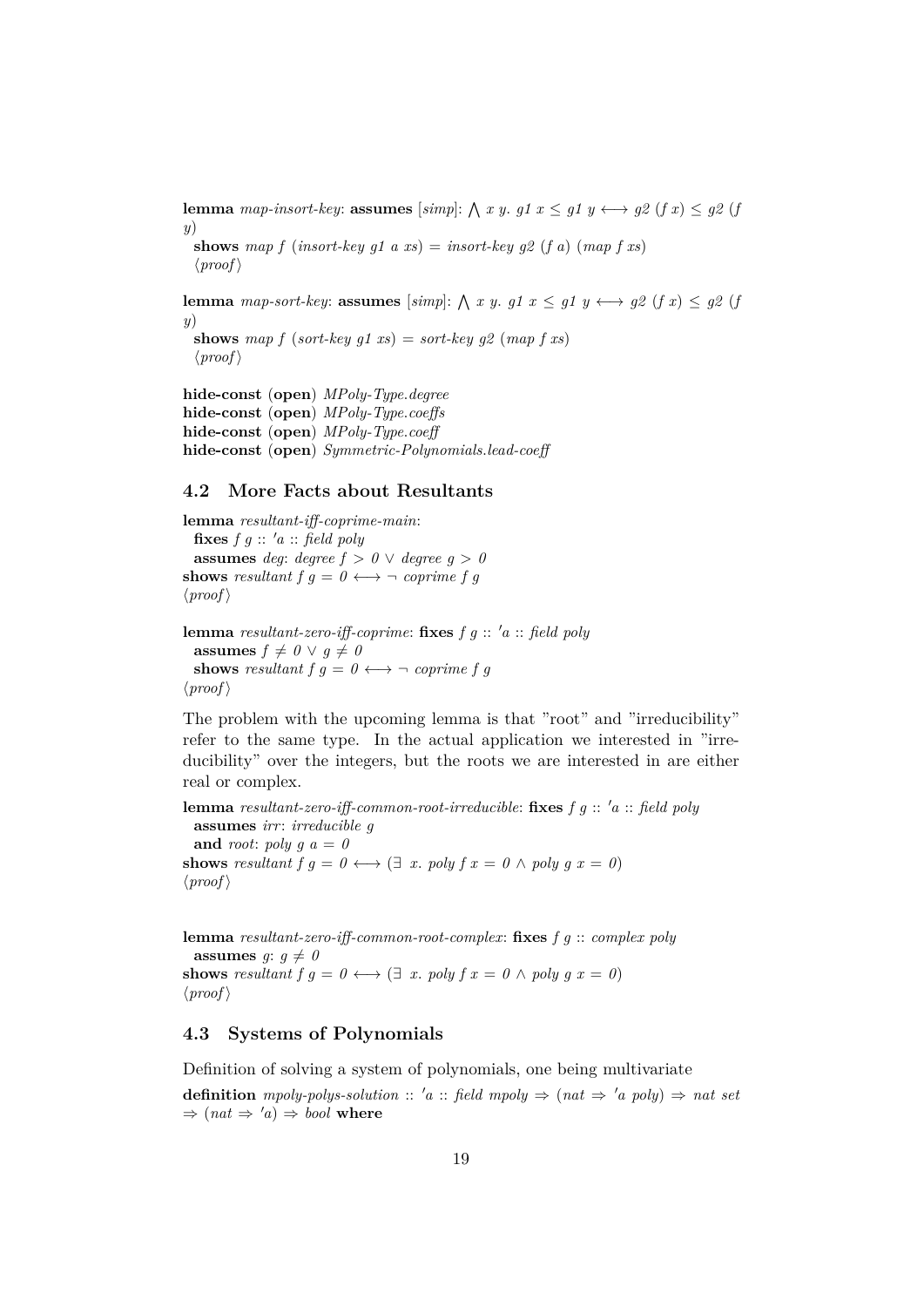*mpoly-polys-solution p qs N*  $\alpha =$  ( *insertion*  $\alpha$  *p* = *0*  $\land$  $(\forall i \in N. poly (qs i) (\alpha (Suc i)) = 0)$ 

The upcoming lemma shows how to eliminate single variables in multivariate root-problems. Because of the problem mentioned in *resultant-zero-iff-common-root-irreducible*, we here restrict to polynomials over the complex numbers. Since the result computations are homomorphisms, we are able to lift it to integer polynomials where we are interested in real or complex roots.

**lemma** *resultant-mpoly-polys-solution*: **fixes** *p* :: *complex mpoly* **assumes** *nz*:  $0 \notin qs$  ' N and  $i: i \in N$ **shows** *mpoly-polys-solution* (*resultant-mpoly-poly* (*Suc i*) *p* (*qs i*)) *qs* (*N* − {*i*})  $\alpha$  $\longleftrightarrow$   $(\exists v \cdot mpoly-polys-solution p \text{ q} s N (\alpha((Suc i) := v)))$  $\langle proof \rangle$ 

We now restrict solutions to be evaluated to zero outside the variable range. Then there are only finitely many solutions for our applications.

**definition**  $mpoly-polys-zero-solution :: 'a :: field mpoly \Rightarrow (nat \Rightarrow 'a poly) \Rightarrow nat$  $set \Rightarrow (nat \Rightarrow 'a) \Rightarrow bool$  where *mpoly-polys-zero-solution p qs N*  $\alpha$  = (*mpoly-polys-solution p qs N*  $\alpha$  $\land$  ( $\forall$  *i*. *i*  $\notin$  *insert*  $\theta$  (*Suc* '  $N$ )  $\longrightarrow$   $\alpha$  *i* =  $\theta$ )) **lemma** *resultant-mpoly-polys-zero-solution*: **fixes** *p* :: *complex mpoly* **assumes** *nz*:  $0 \notin qs$  *' N* and  $i: i \in N$ **shows** *mpoly-polys-zero-solution* (*resultant-mpoly-poly* (*Suc i*) *p* (*qs i*)) *qs*  $(N - \{i\}) \alpha$  $\implies \exists v$ . *mpoly-polys-zero-solution p qs N* ( $\alpha(Suc \ i := v)$ ) *mpoly-polys-zero-solution p qs N* α  $\implies$  *mpoly-polys-zero-solution* (*resultant-mpoly-poly* (*Suc i*) *p* (*qs i*)) *qs* (*N* −  $\{i\}$ )  $(\alpha(Suc \ i := 0))$  $\langle proof \rangle$ 

The following two lemmas show that if we start with a system of polynomials with finitely many solutions, then the resulting polynomial cannot be the zero-polynomial.

**lemma** *finite-resultant-mpoly-polys-non-empty*: **fixes** *p* :: *complex mpoly* **assumes** *nz*:  $0 \notin \textit{as} \cdot N$ and  $i: i \in N$ **and** *fin*: *finite* { $\alpha$ *. mpoly-polys-zero-solution p qs N*  $\alpha$ *}* **shows** *finite* {α. *mpoly-polys-zero-solution* (*resultant-mpoly-poly* (*Suc i*) *p* (*qs i*)) *qs*  $(N - \{i\}) \alpha\}$  $\langle proof \rangle$ 

**lemma** *finite-resultant-mpoly-polys-empty*: **fixes** *p* :: *complex mpoly* **assumes** *finite* { $\alpha$ *. mpoly-polys-zero-solution*  $p$   $q$ *s* {}  $\alpha$ } **shows**  $p \neq 0$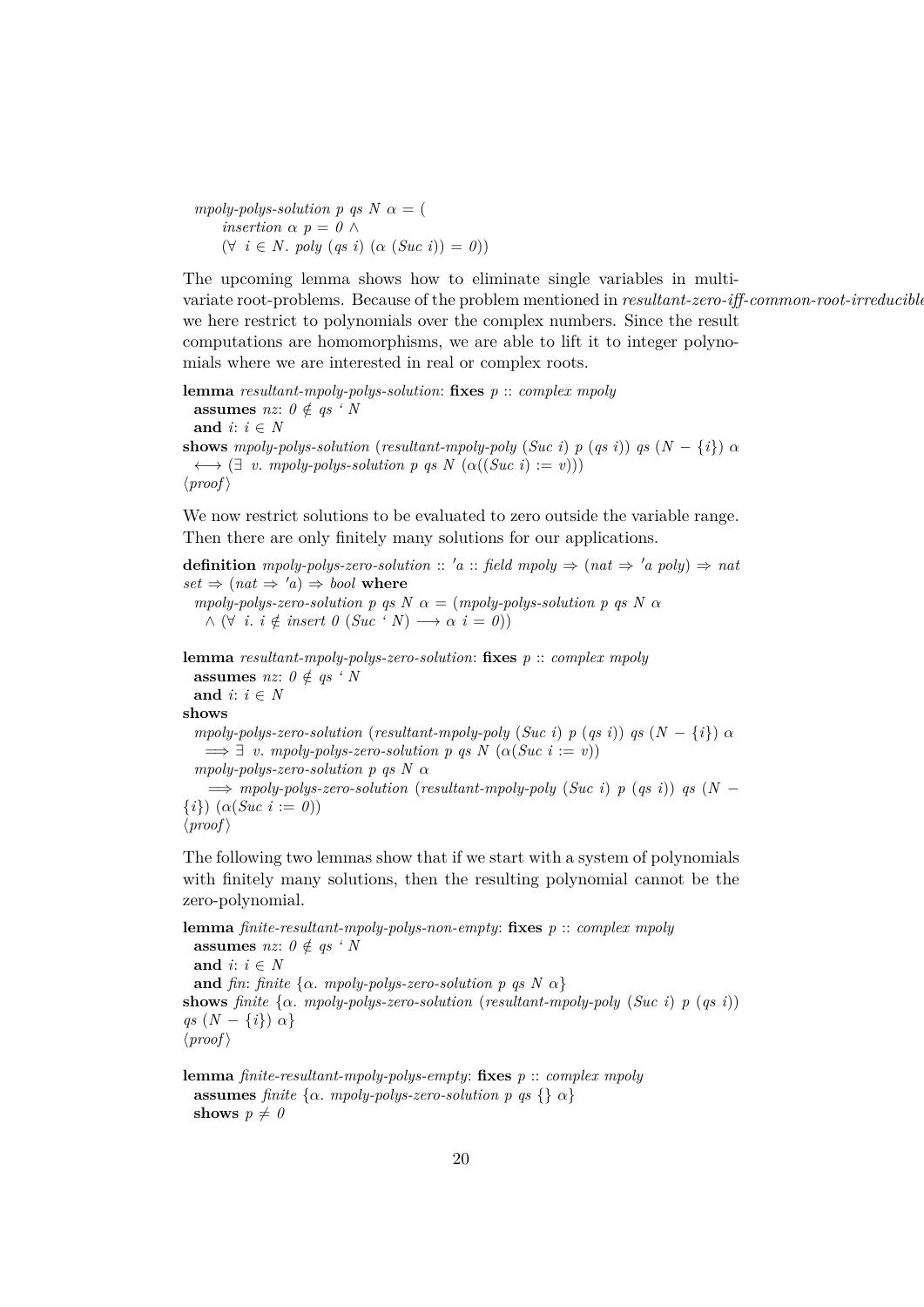$\langle proof \rangle$ 

#### <span id="page-20-0"></span>**4.4 Elimination of Auxiliary Variables**

**fun**  $eliminate-aux-vars :: 'a :: comm-ring-1 mpoly \Rightarrow (nat \Rightarrow 'a poly) \Rightarrow nat list$  $\Rightarrow 'a \text{ poly where}$ 

 $eliminate-aux-vars p$  *as*  $\vert\vert = m\nu b \cdot b \cdot p$  *p* 

| *eliminate-aux-vars p qs* (*i* # *is*) = *eliminate-aux-vars* (*resultant-mpoly-poly* (*Suc i*) *p* (*qs i*)) *qs is*

```
lemma eliminate-aux-vars-of-int-poly:
  eliminate-aux-vars (map-mpoly (of-int :: - \Rightarrow 'a :: {comm-ring-1}, ring-char-0)mp) (of-int-poly \circ qs) is
 = of-int-poly (eliminate-aux-vars mp qs is)
\langle proof \rangle
```
The polynomial of the elimination process will represent the first value  $\alpha$  $(0::'a)$  of any solution to the multi-polynomial problem.

```
lemma eliminate-aux-vars: fixes p :: complex mpoly
 assumes distinct is
 and vars p \subseteq insert \theta (Suc ' set is)
 and finite {\alpha. mpoly-polys-zero-solution p qs (set is) \alpha}
 and 0 \notin qs ' set is
 and mpoly-polys-solution p qs (set is) \alphashows poly (eliminate-aux-vars p qs is) (\alpha 0) = 0 \land eliminate-aux-vars p qs is \neq0
```
 $\langle proof \rangle$ 

## <span id="page-20-1"></span>**4.5 A Representing Polynomial for the Roots of a Polynomial with Algebraic Coefficients**

First convert an algebraic polynomial into a system of integer polynomials.

**definition** *initial-root-problem* ::  $'a$  :: {*is-rat,field-gcd*}  $poly \Rightarrow int \ mpoly \times (nat$  $\times$  <sup>*'a*</sup>  $\times$  *int poly*) *list* where  $initial-root-problem$   $p = (let$  $n = degree p;$  $cs = coef$ *fs*  $p$ ;  $rcs = remdups$  (*filter* ( $\lambda$  *c*. *c*  $\notin \mathbb{Z}$ ) *cs*);  $pairs = map \ (\lambda \ c. \ (c, \ min-int-poly \ c)) \ rcs;$ *spairs* = *sort-key* ( $\lambda$  (*c*,*f*). *degree f*) *pairs*; — sort by degree so that easy computations will be done first  $triples = zip [0 \dots < length \text{ }spairs] \text{ }spairs;$  $mpoly = (sum (\lambda i. let c = coeff p i in$ *MPoly-Type.monom* (*Poly-Mapping.single 0 i*)  $1 * - x_0^i * ...$ (*case find*  $(\lambda (j,d,f), d = c)$  *triples of*  $None \Rightarrow Const (to-int c)$ | *Some* (*j*,*pair*) ⇒ *Var* (*Suc j*)))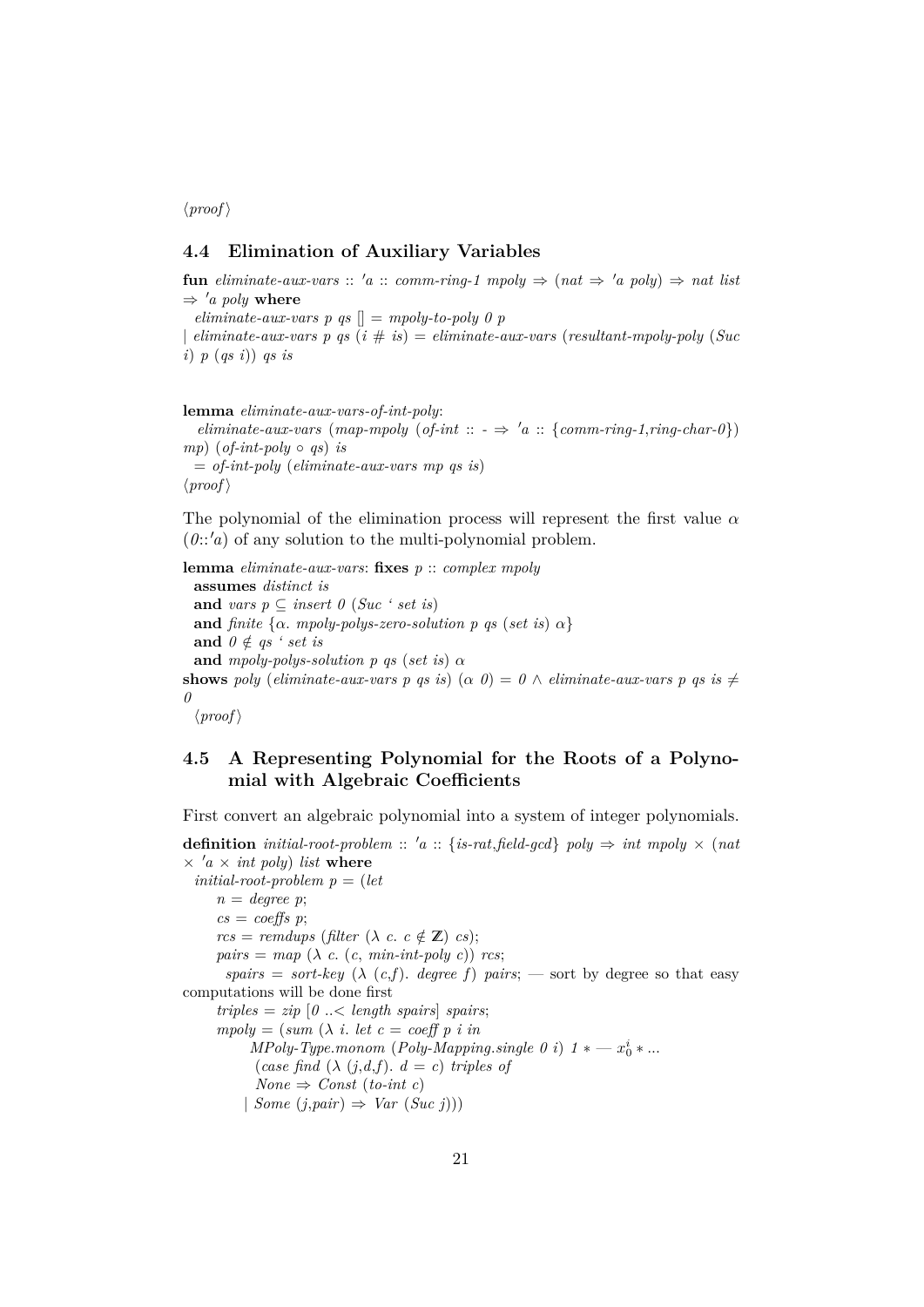{..*n*}) *in* (*mpoly*, *triples*))

And then eliminate all auxiliary variables

**definition** *representative-poly* ::  $'a$  :: {*is-rat,field-char-0,field-gcd*} *poly*  $\Rightarrow$  *int poly* **where**

*representative-poly p* = (*case initial-root-problem p of*  $(mp, triples) \Rightarrow$ *let is* = *map fst triples*;  $qs = (\lambda j. \text{ and } (\text{snd } (\text{triples } | j)))$ *in eliminate-aux-vars mp qs is*)

#### <span id="page-21-0"></span>**4.6 Soundness Proof for Complex Algebraic Polynomials**

**lemma** *get-representative-complex*: **fixes** *p* :: *complex poly* **assumes**  $p: p \neq 0$ **and** *algebraic*: *Ball* (*set* (*coeffs p*)) *algebraic* and *res*: *initial-root-problem*  $p = (mp, triples)$ **and** *is*: *is* = *map fst triples* **and** *qs*:  $\bigwedge$  *j*. *j* < *length is*  $\implies$  *qs j* = *snd* (*snd* (*triples* ! *j*)) and *root*:  $poly p x = 0$ **shows** *eliminate-aux-vars mp qs is represents x*  $\langle proof \rangle$ **lemma** *representative-poly-complex*: **fixes** *x* :: *complex* **assumes**  $p: p \neq 0$ 

**and** *algebraic*: *Ball* (*set* (*coeffs p*)) *algebraic* and *root*:  $poly p x = 0$ **shows** *representative-poly p represents x*  $\langle proof \rangle$ 

### <span id="page-21-1"></span>**4.7 Soundness Proof for Real Algebraic Polynomials**

We basically use the result for complex algebraic polynomials which are a superset of real algebraic polynomials.

**lemma** *initial-root-problem-complex-of-real-poly*: *initial-root-problem* (*map-poly complex-of-real p*) = *map-prod id* (*map* (*map-prod id* (*map-prod complex-of-real id*))) (*initial-root-problem p*)  $\langle proof \rangle$ 

**lemma** *representative-poly-real*: **fixes** *x* :: *real* **assumes**  $p: p \neq 0$ **and** *algebraic*: *Ball* (*set* (*coeffs p*)) *algebraic* and *root*: *poly*  $p x = 0$ **shows** *representative-poly p represents x*  $\langle proof \rangle$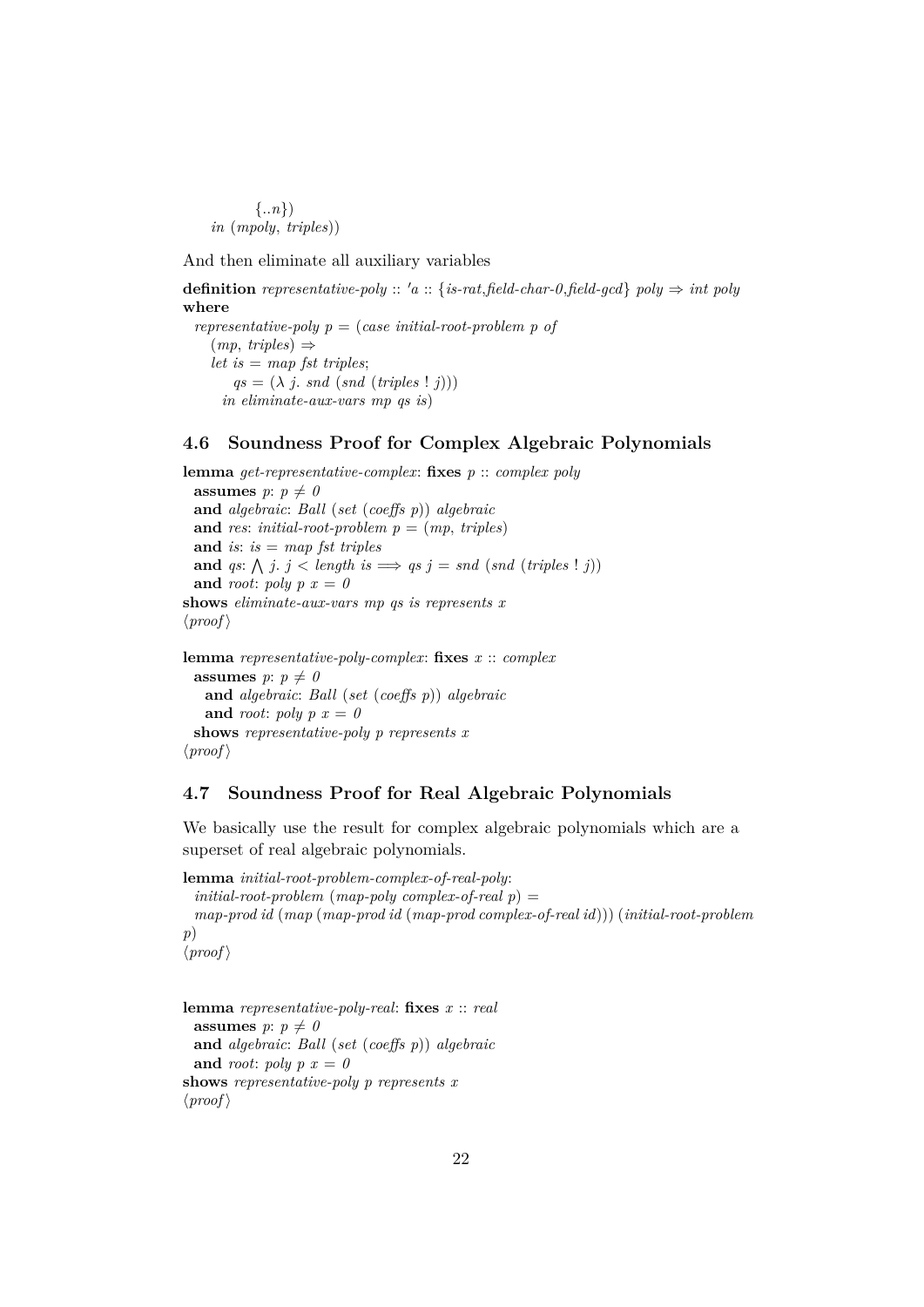#### <span id="page-22-0"></span>**4.8 Algebraic Closedness of Complex Algebraic Numbers**

**lemma** *complex-algebraic-numbers-are-algebraically-closed*: **assumes**  $nc: \neg constant (poly p)$ **and** *alg*: *Ball* (*set* (*coeffs p*)) *algebraic* **shows**  $\exists z :: complex. algebraic z \land poly p z = 0$  $\langle proof \rangle$ 

**end**

### <span id="page-22-1"></span>**4.9 Executable Version to Compute Representative Polynomials**

**theory** *Roots-of-Algebraic-Poly-Impl* **imports** *Roots-of-Algebraic-Poly Polynomials*.*MPoly-Type-Class-FMap* **begin**

We need to specialize our code to real and complex polynomials, since *algebraic* and *min-int-poly* are not executable in their parametric versions.

**definition** *initial-root-problem-real* :: *real poly*  $\Rightarrow$  **- where** [*simp*]: *initial-root-problem-real p* = *initial-root-problem p*

**definition** *initial-root-problem-complex* :: *complex poly*  $\Rightarrow$  **- where** [*simp*]: *initial-root-problem-complex p* = *initial-root-problem p*

```
lemmas initial-root-problem-code =
 initial-root-problem-real-def [unfolded initial-root-problem-def ]
 initial-root-problem-complex-def [unfolded initial-root-problem-def ]
```
**declare** *initial-root-problem-code*[*code*]

**lemma** *initial-root-problem-code-unfold*[*code-unfold*]: *initial-root-problem* = *initial-root-problem-complex initial-root-problem* = *initial-root-problem-real*  $\langle proof \rangle$ 

**definition**  $\text{representative-polu-real} :: \text{real} \text{ } \text{volume} \Rightarrow$  - where [*simp*]: *representative-poly-real p* = *representative-poly p*

**definition** *representative-poly-complex* :: *complex poly*  $\Rightarrow$  **- where** [*simp*]: *representative-poly-complex p* = *representative-poly p*

```
lemmas representative-poly-code =
 representative-poly-real-def [unfolded representative-poly-def ]
 representative-poly-complex-def [unfolded representative-poly-def ]
```
**declare** *representative-poly-code*[*code*]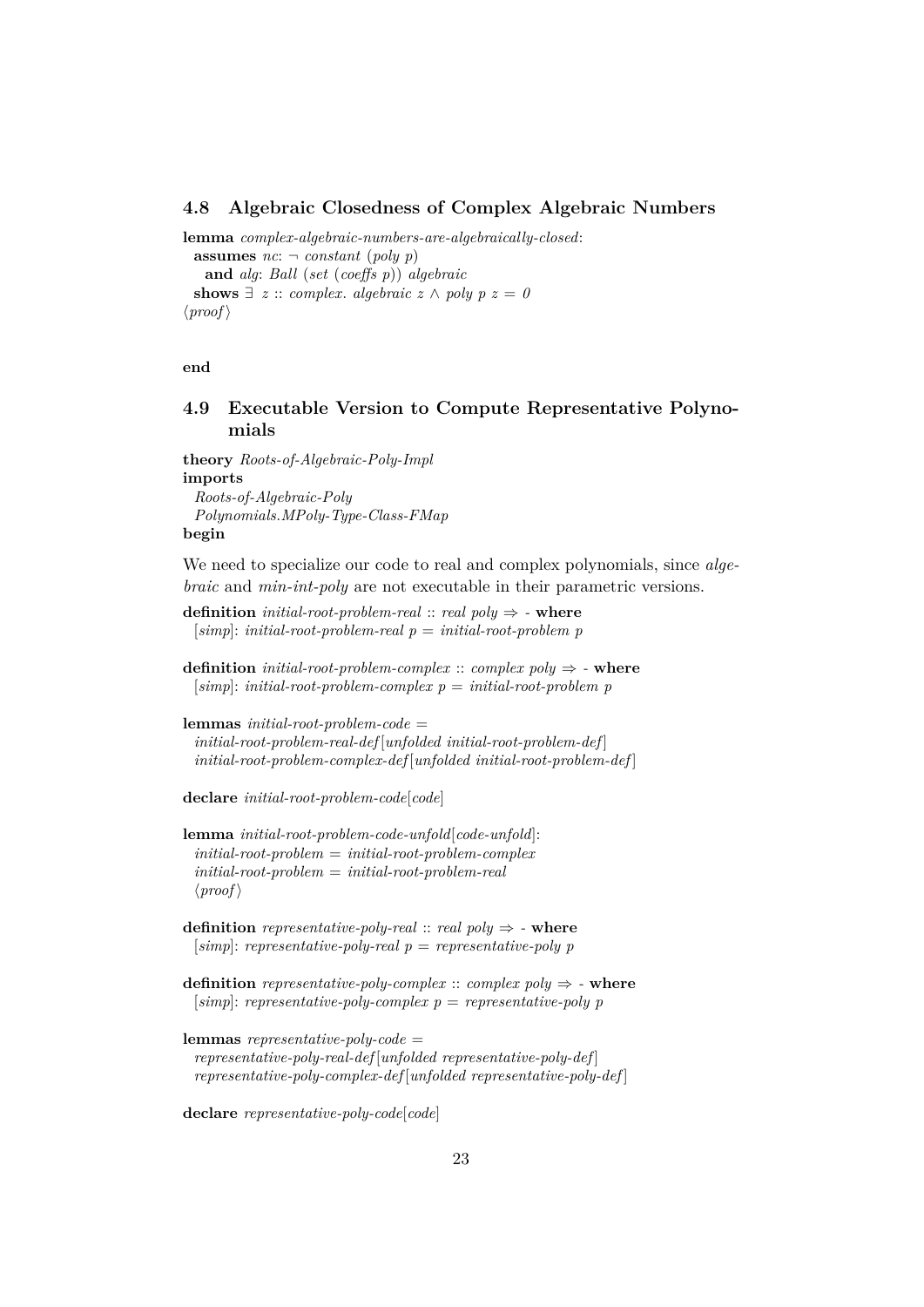```
lemma representative-poly-code-unfold[code-unfold]:
  representative-poly = representative-poly-complex
  representative-poly = representative-poly-real
  \langle proof \rangle
```
**end**

## <span id="page-23-0"></span>**5 Root Filter via Interval Arithmetic**

## <span id="page-23-1"></span>**5.1 Generic Framework**

We provide algorithms for finding all real or complex roots of a polynomial from a superset of the roots via interval arithmetic. These algorithms are much faster than just evaluating the polynomial via algebraic number computations.

```
theory Roots-via-IA
 imports
    Algebraic-Numbers.Interval-Arithmetic
begin
definition interval-of-real :: nat \Rightarrow real \Rightarrow real interval where
  interval-of-real \, prec \, x =(if is-rat x then Interval x x
       else let n = 2 \hat{p} prec; x' = x * of-int n
            in Interval (of-rat (Rat.Fract \lfloor x' \rfloor n)) (of-rat (Rat.Fract \lceil x' \rceil n)))
definition interval-of-complex :: nat \Rightarrow complex \Rightarrow complex-interval where
  interval-of-complex prec z =Complex-Interval (interval-of-real prec (Re z)) (interval-of-real prec (Im z))
fun poly-interval :: 'a :: {plus,times,zero} list \Rightarrow 'a \Rightarrow 'a where
  poly-interval \vert \vert - \vert = 0poly-interval [c] - c| poly-interval (c \# cs) x = c + x * poly-interval cs xdefinition filter-fun-complex :: complex poly \Rightarrow nat \Rightarrow complex \Rightarrow bool where
 filter-fun-complex p = (let c = coeffs p in
      (\lambda \text{ prec. } let \text{ cs} = \text{map} \text{ (interval-of-complex prec) } cin (\lambda x. 0 \in_c poly-interval cs (interval-of-complex prec x))))definition filter-fun-real :: real poly \Rightarrow nat \Rightarrow real \Rightarrow bool where
 filter-fun-real p = (let \ c = coeffs \ p \ in(\lambda \text{ prec.} \text{ let } \text{cs} = \text{map} \text{ (interval-of-real} \text{ prec}) \text{ c}in (\lambda x. 0 \in_i poly-interval cs (interval-of-real prec x))))definition genuine-roots :: - poly \Rightarrow - list \Rightarrow - list where
```
*genuine-roots*  $p$   $xs = filter (\lambda x. poly p x = 0)$   $xs$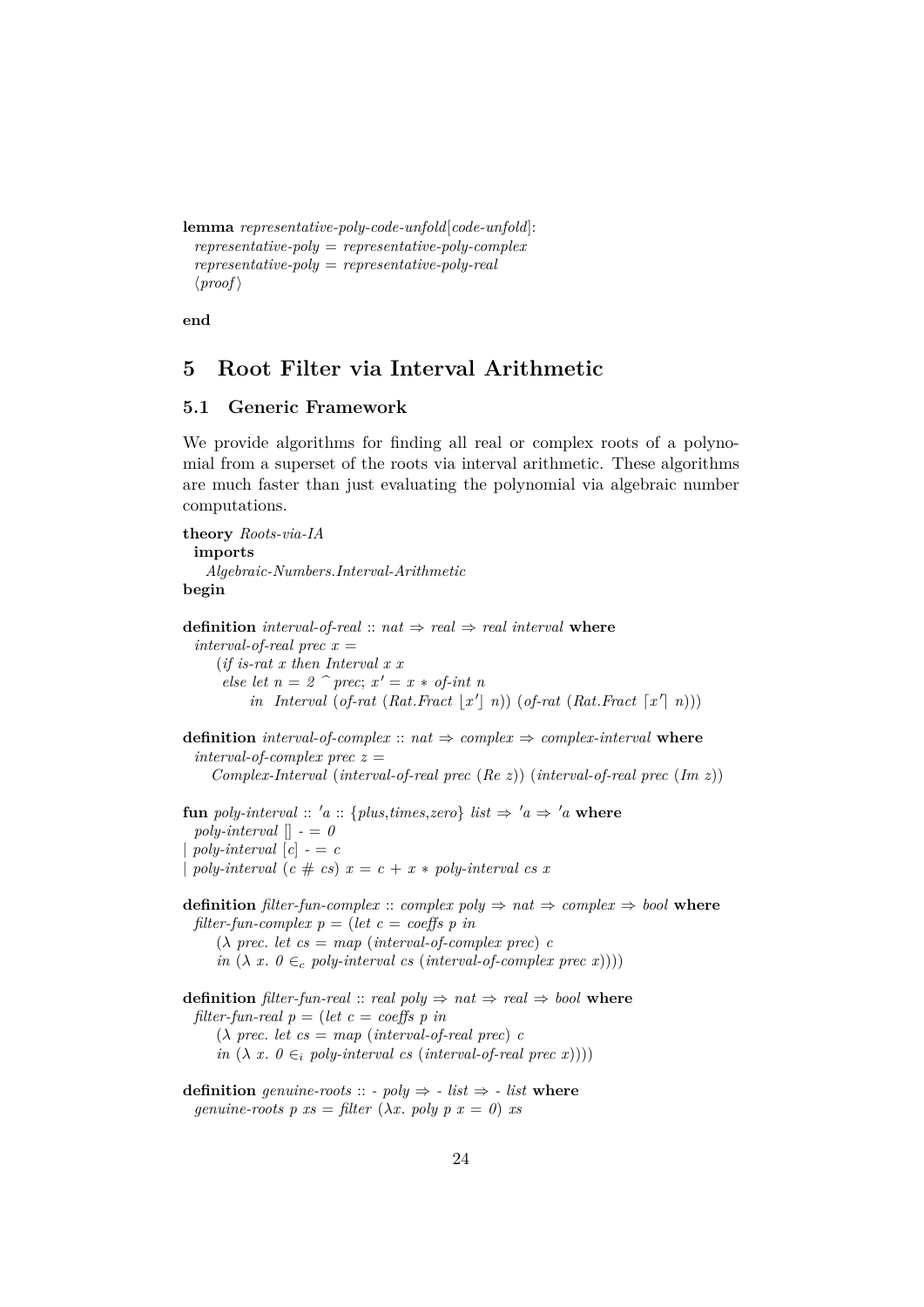**lemma** *zero-in-interval-0* [ $simp, intro$ ]:  $0 \in i$  *0*  $\langle proof \rangle$ 

**lemma** *zero-in-complex-interval-0* [ $simp$ ,  $intro$ ]:  $0 \in_c 0$  $\langle proof \rangle$ 

lemma *length-coeffs-degree'*: *length* (*coeffs*  $p$ ) = (*if*  $p = 0$  *then* 0 *else Suc* (*degree p*))  $\langle proof \rangle$ 

**lemma** *poly-in-poly-interval-complex*: **assumes** *list-all2* ( $\lambda c$  *ivl.*  $c \in_c ivl$ ) (*coeffs p*)  $cs \in_c ivl$ **shows** *poly p x* ∈<sub>c</sub> *poly-interval cs ivl*  $\langle proof \rangle$ 

**lemma** *poly-in-poly-interval-real*: **fixes** *x* :: *real* **assumes** *list-all2* ( $\lambda c$  *ivl.*  $c \in_i ivl$ ) (*coeffs p*) *cs x*  $\in_i ivl$ **shows** *poly p x*  $\in_i$  *poly-interval cs ivl*  $\langle proof \rangle$ 

**lemma** *in-interval-of-real* [*simp*, *intro*]:  $x \in$ <sub>*i*</sub> *interval-of-real prec x*  $\langle proof \rangle$ 

**lemma** *in-interval-of-complex* [*simp*, *intro*]:  $z \in_c$  *interval-of-complex prec z*  $\langle proof \rangle$ 

**lemma** *distinct-genuine-roots* [*simp*, *intro*]:  $distinct\;$   $xs \implies distinct\; (genuine-roots\; p\; xs)$  $\langle proof \rangle$ 

**definition**  $filter-fun :: 'a poly \Rightarrow (nat \Rightarrow 'a :: comm-ring \Rightarrow bool) \Rightarrow bool$  where *filter-fun p f* =  $(\forall n \ x. \ poly p \ x = 0 \rightarrow f n \ x)$ 

**lemma** *filter-fun-complex*: *filter-fun p* (*filter-fun-complex p*)  $\langle proof \rangle$ 

**lemma** *filter-fun-real*: *filter-fun p* (*filter-fun-real p*)  $\langle proof \rangle$ 

#### **context**

```
fixes p :: 'a :: comm-ring poly and fassumes ff : filter-fun p f
begin
```

```
lemma genuine-roots-step:
 genuine-roots p xs = genuine-roots p (filter (f prec) xs)
  \langle proof \rangle
```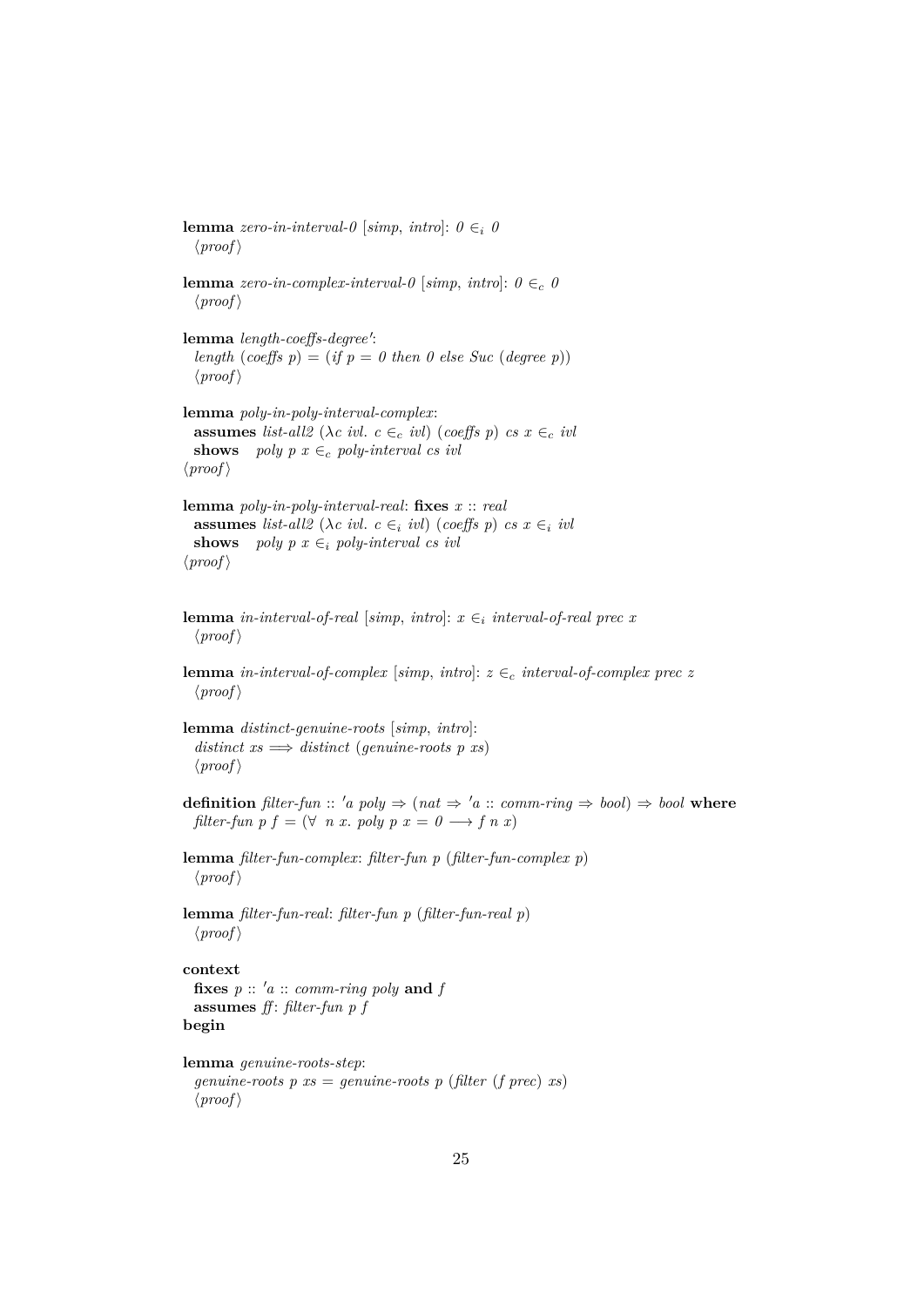**lemma** *genuine-roots-step-preserve-invar*: **assumes**  $\{z. \text{poly } p \ z = 0\} \subseteq \text{set } xs$ **shows**  $\{z. \text{poly } p \text{ } z = 0\} \subseteq \text{set}$  (*filter* (*f prec*) *xs*)  $\langle proof \rangle$ **end lemma** *genuine-roots-finish*: **fixes**  $p :: 'a :: field-char-0 poly$ 

**assumes**  $\{z. \text{poly } p \ z = 0\} \subseteq \text{set } xs \text{ distinct } xs$ **assumes** *length*  $xs = card \{z, poly p z = 0\}$ **shows** *genuine-roots*  $p$   $xs = xs$  $\langle proof \rangle$ 

This is type of the initial search problem. It consists of a polynomial  $p$ , a list xs of candidate roots, the cardinality of the set of roots of p and a filter function to drop non-roots that is parametric in a precision parameter.

**typedef** (**overloaded**) <sup>0</sup>*a genuine-roots-aux* =  $\{(p :: 'a :: \text{field-char-0 poly}, xs, n, ff)\}.$ *distinct xs* ∧ {*z*. *poly p z* = *0*} ⊆ *set xs* ∧ *card* { $z$ *. poly p z = 0*} =  $n \wedge$ *filter-fun p ff* }  $\langle proof \rangle$ 

**setup-lifting** *type-definition-genuine-roots-aux*

**lift-definition** genuine-roots' :: nat  $\Rightarrow$  'a :: field-char-0 genuine-roots-aux  $\Rightarrow$  'a *list* **is**

 $\lambda$ *prec*  $(p, xs, n, ff)$ . *genuine-roots p xs*  $\langle proof \rangle$ 

**lift-definition** genuine-roots-impl-step':: nat  $\Rightarrow$  'a :: field-char-0 genuine-roots-aux  $\Rightarrow 'a$  genuine-roots-aux is

λ*prec* (*p*, *xs*, *n*, *ff* ). (*p*, *filter* (*ff prec*) *xs*, *n*, *ff* )  $\langle proof \rangle$ 

- **lift-definition** *gr-poly* :: '*a* :: *field-char-0 genuine-roots-aux*  $\Rightarrow$  '*a poly* **is**  $\lambda(p:: 'a poly, -, -, -). p \langle proof \rangle$
- **lift-definition** *gr-list* :: '*a* :: *field-char-0 genuine-roots-aux*  $\Rightarrow$  '*a list* **is**  $\lambda(\text{-}, \text{xs} :: 'a \text{ list}, \text{-}, \text{-}). \text{ xs } \langle \text{proof} \rangle$

**lift-definition** *gr-numroots* ::  $'a$  :: *field-char-0 genuine-roots-aux*  $\Rightarrow$  *nat* **is**  $\lambda$ (-, -, *n*, -). *n*  $\langle proof \rangle$ 

 ${\bf lemma}$  *genuine-roots'-code* [*code*]: *genuine-roots'* prec  $qr =$  $(if length (gr-list gr) = gr-numroots gr then gr-list gr$  $else$  *genuine-roots'*  $(2 * prec)$  (*genuine-roots-impl-step'* prec gr))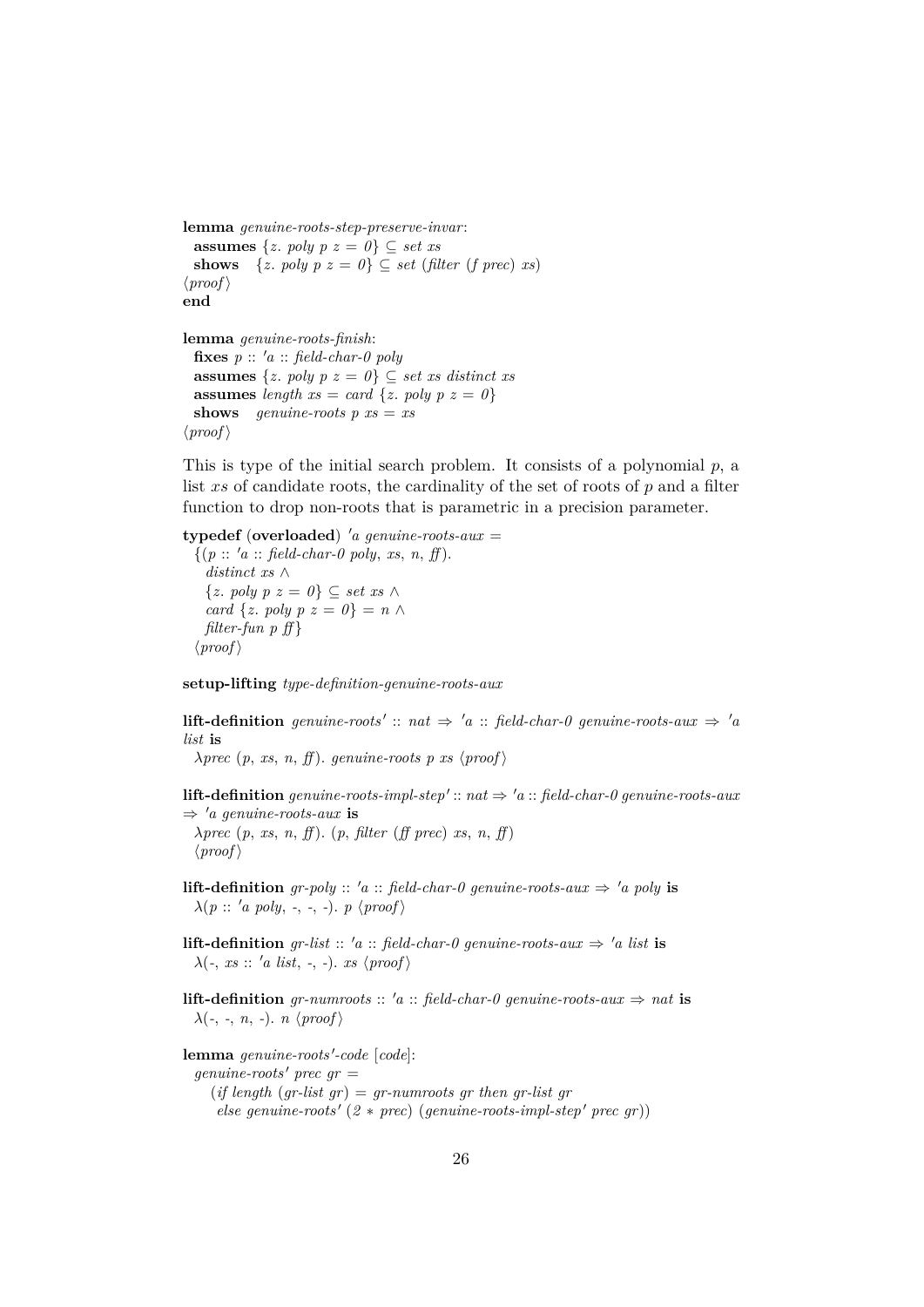$\langle proof \rangle$ 

**definition** *initial-precision* :: *nat* **where** *initial-precision* = *10*

**definition** *genuine-roots-impl* :: '*a genuine-roots-aux*  $\Rightarrow$  '*a* :: *field-char-0 list* **where** *genuine-roots-impl* = *genuine-roots' initial-precision* 

**lemma** *genuine-roots-impl: set* (*genuine-roots-impl p*) = {*z*. *poly* (*gr-poly p*)  $z =$ *0*} *distinct* (*genuine-roots-impl p*)  $\langle proof \rangle$ 

**end**

# <span id="page-26-0"></span>**6 Roots of Real and Complex Algebraic Polynomials**

We are now able to actually compute all roots of polynomials with real and complex algebraic coefficients. The main addition to calculating the representative polynomial for a superset of all roots is to find the genuine roots. For this we utilize the approximation algorithm via interval arithmetic.

**theory** *Roots-of-Real-Complex-Poly* **imports** *Roots-of-Algebraic-Poly-Impl*

*Roots-via-IA MPoly-Container* **begin**

**hide-const** (**open**) *Module*.*smult*

**typedef** (**overloaded**) 'a rf-poly = {  $p$  :: 'a :: *idom poly. rsquarefree p*}  $\langle proof \rangle$ 

**setup-lifting** *type-definition-rf-poly*

**context begin lifting-forget** *poly*.*lifting*

*-*

**lift-definition** *poly-rf* :: '*a* :: *idom rf-poly*  $\Rightarrow$  '*a poly* **is**  $\lambda$  *x*. *x* \*proof* \name

**definition** *roots-of-poly-dummy* :: '*a*::{*comm-ring-1,ring-no-zero-divisors*} *poly*  $\Rightarrow$ 

**where** *roots-of-poly-dummy*  $p = (SOME \, xs. \, set \, xs = \{r. \, poly \, p \, r = 0\} \land distinct$ *xs*)

**lemma** *roots-of-poly-dummy-code*[*code*]: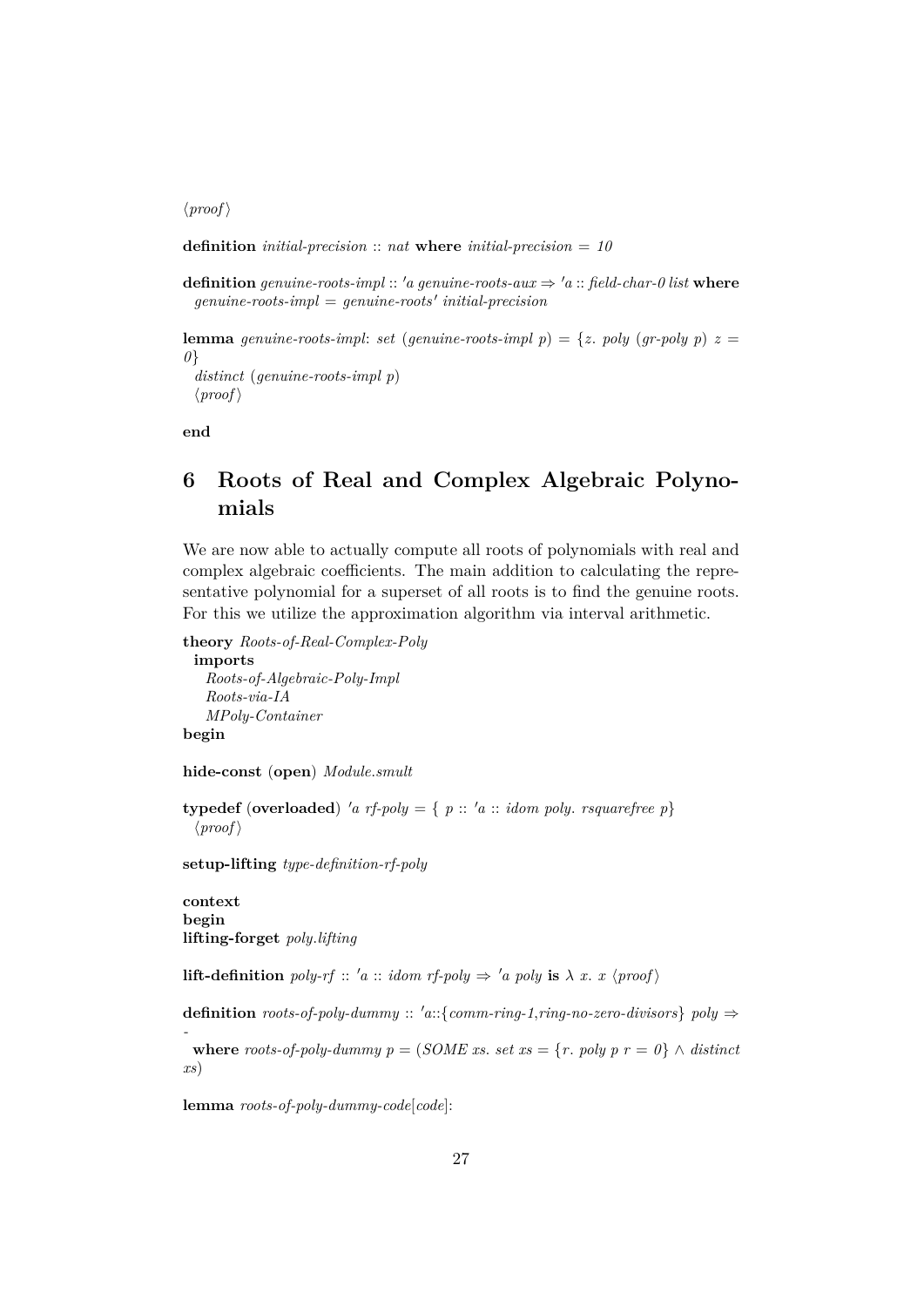$roots-of-poly-dummy \quad p \quad = \quad Code. abort \quad (STR \quad "roots-of-poly-dummy") \quad (\lambda \quad x.$ *roots-of-poly-dummy p*)  $\langle proof \rangle$ 

**lemma** *roots-of-poly-dummy*: **assumes**  $p: p \neq 0$ **shows** *set* (*roots-of-poly-dummy p*) = {*x*. *poly p x* =  $0$ } *distinct* (*roots-of-poly-dummy p*)  $\langle proof \rangle$ 

**lift-definition** *roots-of-complex-rf-poly-part1* :: *complex rf-poly*  $\Rightarrow$  *complex genuine-roots-aux* **is**

λ *p*. *if Ball* (*set* (*Polynomial*.*coeffs p*)) *algebraic then let*  $q$  = *representative-poly p*; *zeros* = *complex-roots-of-int-poly q in* (*p*,*zeros*,*Polynomial*.*degree p*, *filter-fun-complex p*) *else* (*p*,*roots-of-poly-dummy p*,*Polynomial*.*degree p*, *filter-fun-complex p*)  $\langle proof \rangle$ 

**lift-definition** *roots-of-real-rf-poly-part1* :: *real rf-poly*  $\Rightarrow$  *real genuine-roots-aux* **is**  $\lambda$  *p. let*  $n =$  *count-roots p in if Ball* (*set* (*Polynomial*.*coeffs p*)) *algebraic then let*  $q$  = *representative-poly p*; *zeros* = *real-roots-of-int-poly q in* (*p*,*zeros*,*n*, *filter-fun-real p*) *else* (*p*,*roots-of-poly-dummy p*,*n*, *filter-fun-real p*)  $\langle proof \rangle$ 

**definition** *roots-of-complex-rf-poly* :: *complex rf-poly*  $\Rightarrow$  *complex list* **where** *roots-of-complex-rf-poly p* = *genuine-roots-impl* (*roots-of-complex-rf-poly-part1 p*)

**lemma** *roots-of-complex-rf-poly: set* (*roots-of-complex-rf-poly p*) = {*x*. *poly* (*poly-rf*) *p*) *x* = *0*} *distinct* (*roots-of-complex-rf-poly p*)  $\langle proof \rangle$ 

**definition** *roots-of-real-rf-poly* :: *real rf-poly*  $\Rightarrow$  *real list* **where** *roots-of-real-rf-poly p* = *genuine-roots-impl* (*roots-of-real-rf-poly-part1 p*)

**lemma** *roots-of-real-rf-poly: set* (*roots-of-real-rf-poly*  $p$ ) = {*x*. *poly* (*poly-rf*  $p$ )  $x =$ *0*} *distinct* (*roots-of-real-rf-poly p*)  $\langle proof \rangle$ 

**typedef** (**overloaded**) 'a rf-polys = { (a :: 'a :: *idom, ps* :: ('a poly  $\times$  *nat*) *list*). *Ball* (*fst ' set ps*) *rsquarefree*}  $\langle proof \rangle$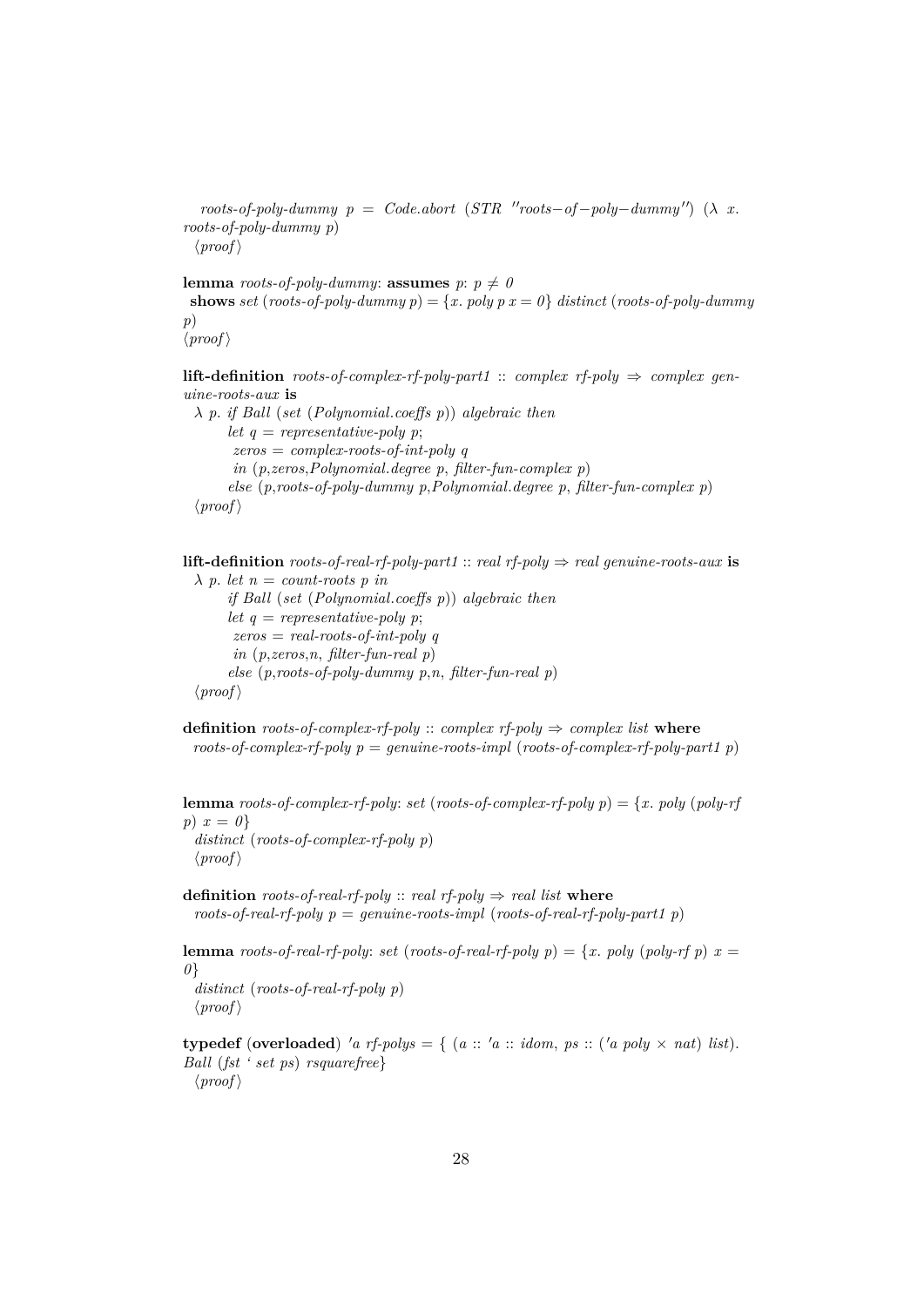**setup-lifting** *type-definition-rf-polys*

**lift-definition** *yun-polys* :: <sup>0</sup>*a* :: {*euclidean-ring-gcd*,*field-char-0*,*semiring-gcd-mult-normalize*}  $poly \Rightarrow 'a$  *rf-polys* **is** λ *p*. *yun-factorization gcd p*  $\langle proof \rangle$ **context notes** [[*typedef-overloaded*]] **begin lift-definition** (*code-dt*) *yun-rf* :: '*a* :: *idom rf-polys*  $\Rightarrow$  '*a*  $\times$  ('*a rf-poly*  $\times$  *nat*) *list* is  $\lambda$  *x*. *x*  $\langle proof \rangle$ **end end definition** *polys-rf* ::  $'a$  :: *idom rf-polys*  $\Rightarrow$   $'a$  *rf-poly list* where *polys-rf* = *map fst o snd o yun-rf*

**lemma** *yun-polys*: **assumes**  $p \neq 0$ **shows** *poly*  $p x = 0 \leftrightarrow (\exists q \in set (polys-rf (yun-polys p))$ . *poly*  $(poly-rf q) x =$ *0*)  $\langle proof \rangle$ 

**definition** *roots-of-complex-rf-polys* :: *complex rf-polys*  $\Rightarrow$  *complex list* **where** *roots-of-complex-rf-polys ps* = *concat* (*map roots-of-complex-rf-poly* (*polys-rf ps*))

**lemma** *roots-of-complex-rf-polys*:

*set* (*roots-of-complex-rf-polys ps*) = { $x \in \mathbb{R}$  *p*  $\in$  *set* (*polys-rf ps*). *poly* (*poly-rf p*) *x*  $= 0$ }  $\langle proof \rangle$ 

**definition** *roots-of-real-rf-polys* :: *real rf-polys* ⇒ *real list* **where** *roots-of-real-rf-polys ps* = *concat* (*map roots-of-real-rf-poly* (*polys-rf ps*))

**lemma** *roots-of-real-rf-polys*: *set* (*roots-of-real-rf-polys ps*) =  $\{x, \exists p \in set (polys-rf ps) \text{.} poly (poly-rf p) x = 0\}$ }  $\langle proof \rangle$ 

**definition** *roots-of-complex-poly* :: *complex poly*  $\Rightarrow$  *complex list* **where** *roots-of-complex-poly*  $p = (if \, p = 0 \, then \, \parallel \, else \, roots-of-complex-rf-polys \, (yun-polys$ *p*))

**lemma** *roots-of-complex-poly*: **assumes**  $p: p \neq 0$ **shows** *set* (*roots-of-complex-poly p*) = {*x*. *poly p*  $x = 0$ }  $\langle proof \rangle$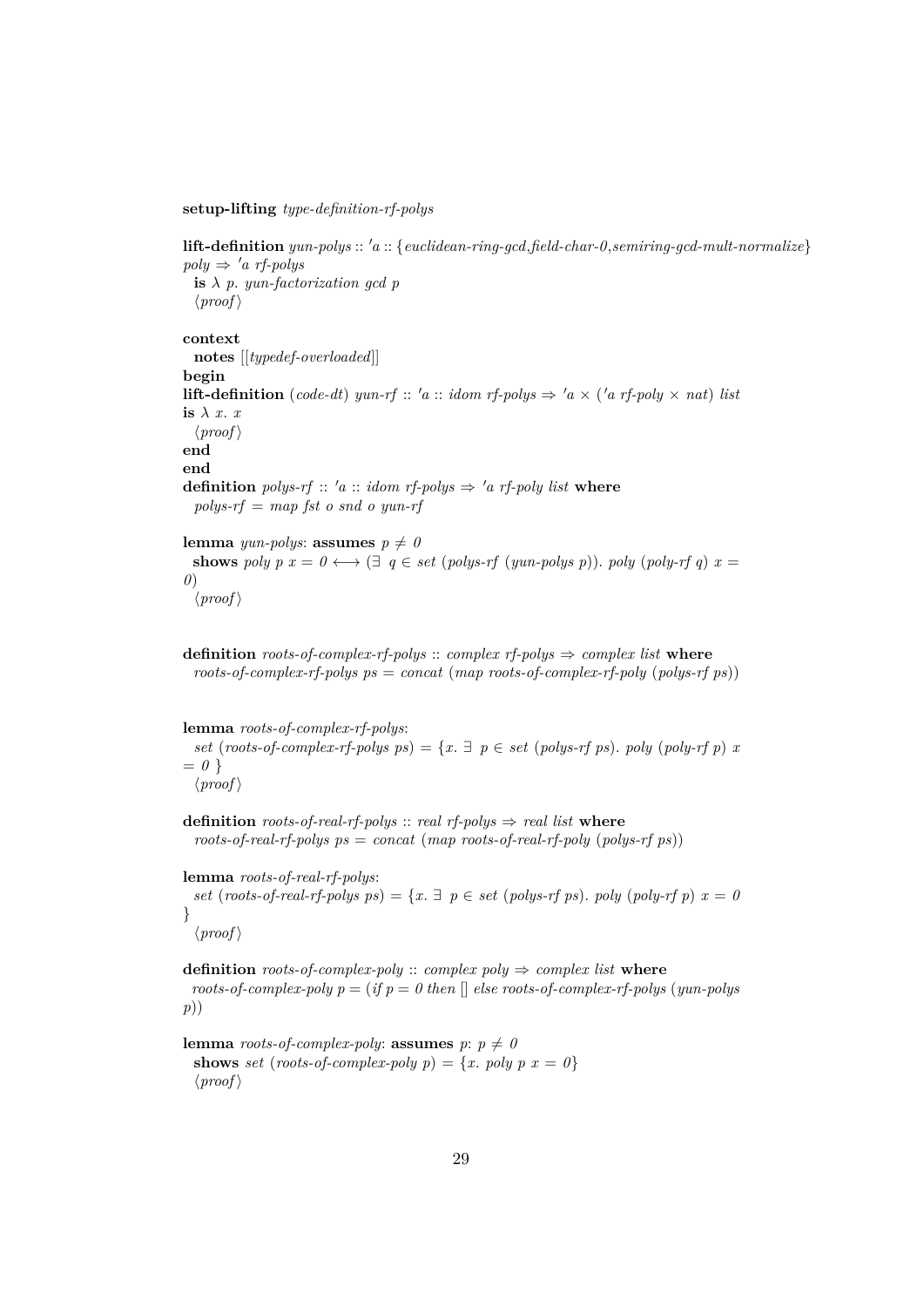**definition** *roots-of-real-poly* :: *real poly*  $\Rightarrow$  *real list* **where** *roots-of-real-poly p* = (*if p* = 0 then  $[$  *else roots-of-real-rf-polys* (*yun-polys p*))

**lemma** *roots-of-real-poly*: **assumes**  $p: p \neq 0$ **shows** *set* (*roots-of-real-poly p*) = {*x*. *poly p*  $x = 0$ }  $\langle proof \rangle$ 

lemma *distinct-concat'*:  $\left[$  *distinct* (*list-neq xs*  $\left[ \right)$ );  $\bigwedge$  *ys. ys*  $\in$  *set xs*  $\Longrightarrow$  *distinct ys*;  $\bigwedge$  *ys zs*. [[ *ys* ∈ *set xs* ; *zs* ∈ *set xs* ; *ys*  $\neq$  *zs* ]]  $\Rightarrow$  *set ys* ∩ *set zs* = {} ]] =⇒ *distinct* (*concat xs*)  $\langle proof \rangle$ 

**lemma** *roots-of-rf-yun-polys-distinct*: **assumes** *rt*:  $\bigwedge p$ . *set* (*rop p*) = {*x*. *poly* (*poly-rf p*) *x* = *0*} and *dist*:  $\bigwedge p$ . *distinct* (*rop p*) **shows** *distinct* (*concat* (*map rop* (*polys-rf* (*yun-polys p*))))  $\langle proof \rangle$ 

**lemma** *distinct-roots-of-real-poly*: *distinct* (*roots-of-real-poly p*)  $\langle proof \rangle$ 

**lemma** *distinct-roots-of-complex-poly*: *distinct* (*roots-of-complex-poly p*)  $\langle proof \rangle$ 

**end**

# <span id="page-29-0"></span>**7 Factorization of Polynomials with Algebraic Coefficients**

## <span id="page-29-1"></span>**7.1 Complex Algebraic Coefficients**

**theory** *Factor-Complex-Poly* **imports** *Roots-of-Real-Complex-Poly* **begin hide-const** (**open**) *MPoly-Type*.*smult MPoly-Type*.*degree MPoly-Type*.*coeff MPoly-Type*.*coeffs*

**definition** *factor-complex-main* :: *complex poly*  $\Rightarrow$  *complex*  $\times$  (*complex*  $\times$  *nat*) *list* **where**

 $factor$ -complex-main  $p \equiv let$   $(c, pis) = yun-rf$   $(yun-polys p)$  *in*  $(c, \text{concat}(\text{map}(\lambda(p,i), \text{map}(\lambda r, (r,i))(\text{roots-of-complex-rf-poly }p))\text{pis}))$ 

**lemma** *roots-of-complex-poly-via-factor-complex-main*: *map fst* (*snd* (*factor-complex-main p*)) = *roots-of-complex-poly p*  $\langle proof \rangle$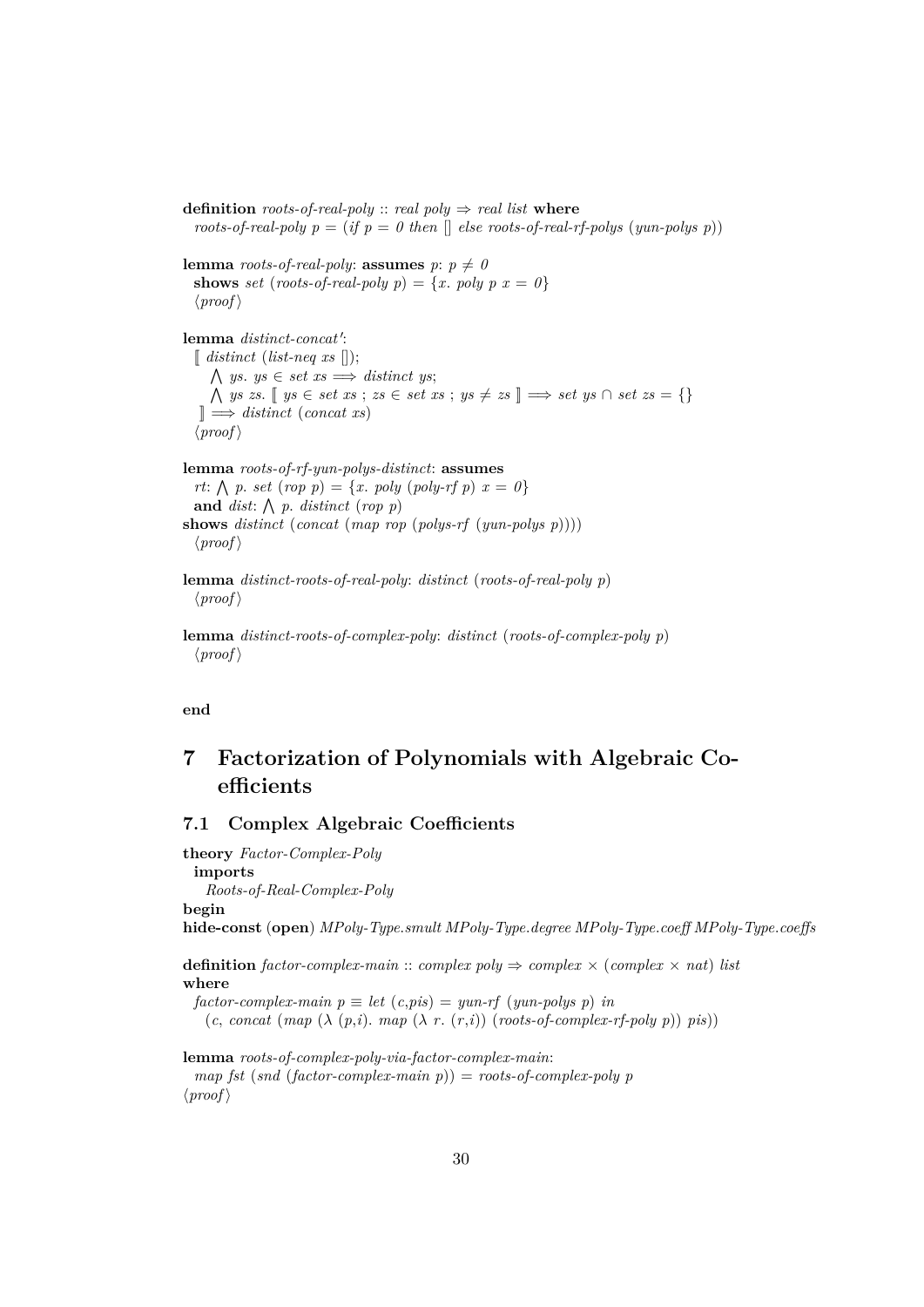**lemma** *distinct-factor-complex-main*: *distinct* (*map fst* (*snd* (*factor-complex-main p*)))  $\langle proof \rangle$ 

**lemma** *factor-complex-main*: **assumes** *rt*: *factor-complex-main*  $p = (c, xis)$ **shows**  $p = smult \ c \ (\prod(x, i) \leftarrow x \ s. \ [-x, 1] \ \ \textdegree \ \textcirclearrowright \textcirclearrowright \textcirclearrowright \textcirclearrowleft$  $\langle proof \rangle$ 

**definition** *factor-complex-poly* :: *complex poly*  $\Rightarrow$  *complex*  $\times$  (*complex poly*  $\times$  *nat*) *list* **where**

*factor-complex-poly p* = (*case factor-complex-main p of*  $(c, ris) \Rightarrow (c, map \ (\lambda \ (r,i). \ ([:-r,1:],\text{Suc } i)) \ ris))$ 

**lemma** *distinct-factor-complex-poly*: *distinct* (*map fst* (*snd* (*factor-complex-poly p*)))  $\langle proof \rangle$ 

```
theorem factor-complex-poly: assumes fp: factor-complex-poly p = (c, qis)shows
  p = smult \ c \ (\prod (q, i) \leftarrow qis. \ q \ \hat{\ } i)
```

```
(q,i) \in set \text{ qis} \implies irreducible \text{ } q \wedge i \neq 0 \wedge monic \text{ } q \wedge degree \text{ } q = 1\langle proof \rangle
```
**end**

#### <span id="page-30-0"></span>**7.2 Real Algebraic Coefficients**

We basically perform a factorization via complex algebraic numbers, take all real roots, and then merge each pair of conjugate roots into a quadratic factor.

**theory** *Factor-Real-Poly* **imports** *Factor-Complex-Poly* **begin**

**hide-const** (**open**) *Coset*.*order*

**fun** delete-cnj ::  $complex \Rightarrow nat \Rightarrow (complex \times nat)$  *list*  $\Rightarrow (complex \times nat)$  *list* **where**

*delete-cnj x i*  $((y, j) \# yjs) = (if x = y$  then if Suc  $j = i$  then yjs else if Suc  $j > i$ *then*

((*y*,*j* − *i*) # *yjs*) *else delete-cnj x* (*i* − *Suc j*) *yjs else* (*y*,*j*) # *delete-cnj x i yjs*)  $\|$  *delete-cnj* - -  $\|$  =  $\|$ 

**lemma** *delete-cnj-length*[*termination-simp*]: *length* (*delete-cnj x i yjs*) ≤ *length yjs*  $\langle proof \rangle$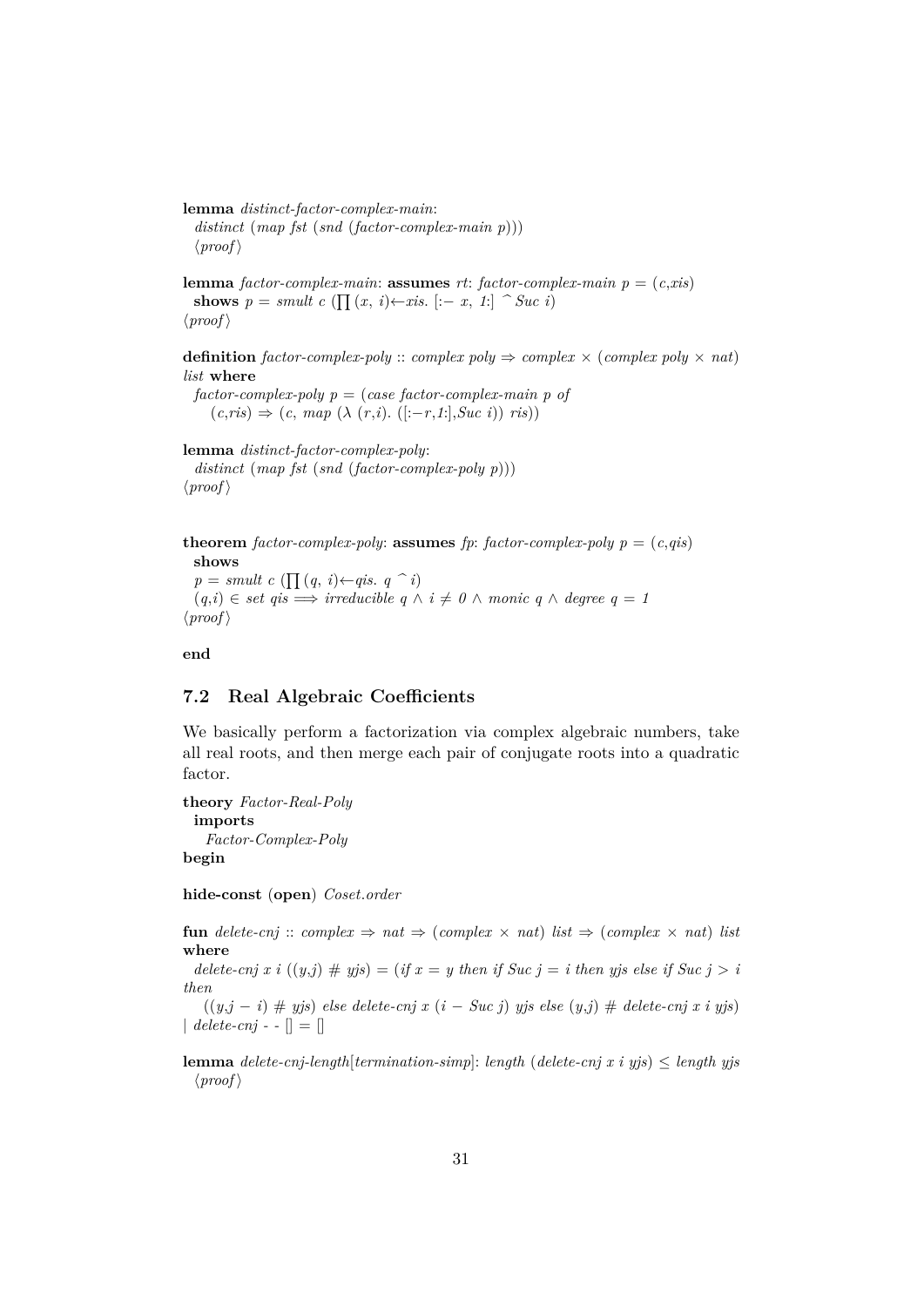**fun** *complex-roots-to-real-factorization* :: (*complex*  $\times$  *nat*) *list*  $\Rightarrow$  (*real poly*  $\times$ *nat*)*list* **where**  $complex\text{-}roots\text{-}to\text{-}real\text{-}factorization$   $[] = []$ | *complex-roots-to-real-factorization*  $((x,i) \# xs) = (if x \in \mathbb{R}$  then ([:−(*Re x*),*1*:],*Suc i*) # *complex-roots-to-real-factorization xs else let*  $xx = cnj$  *x*;  $ys = delete-cnj$  *xx* (*Suc i*) *xs*;  $p = map-poly$  *Re* ([:-*x*,*1*:] \*  $[-xx,1]$  $in$   $(p, \textit{Suc } i)$   $#$  *complex-roots-to-real-factorization ys*)

**definition** *factor-real-poly* :: *real poly*  $\Rightarrow$  *real*  $\times$  *(real poly*  $\times$  *nat*) *list* **where**  $factor$ *-real-poly*  $p \equiv case$   $factor$ *-complex-main*  $(map$ *-poly* of-real p) of  $(c, ris) \Rightarrow (Re \ c, complex-roots-to-real-factorization ris)$ 

**lemma** *monic-imp-nonzero: monic*  $x \Longrightarrow x \neq 0$  *for*  $x :: 'a :: semiring-1$  *poly*  $\langle proof \rangle$ 

#### **lemma** *delete-cnj*: **assumes**

*order x* ( $\prod (x, i)$ ← *xis*. [:− *x*, *1*:]  $\cap$  *Suc i*) ≥ *si si*  $\neq$  *0* **shows** ( $\prod (x, i) \leftarrow x$ *is*. [:− *x*, *1*:]  $\cap$  *Suc i*) = [:− *x*, *1*:] *^ si* ∗ ( Q (*x*, *i*)←*delete-cnj x si xis*. [:− *x*, *1*:] *^ Suc i*)  $\langle proof \rangle$ 

**theorem** *factor-real-poly*: **assumes** *fp*: *factor-real-poly*  $p = (c,qis)$ **shows**  $p = smult \ c \ (\prod (q, i) \leftarrow qis \ q \ \hat{\ } i)$  $(q,j) \in set \text{ qis} \implies irreducible \text{ } q \wedge j \neq 0 \wedge monic \text{ } q \wedge degree \text{ } q \in \{1,2\}$  $\langle proof \rangle$ 

**end**

## **References**

- <span id="page-31-2"></span>[1] W. S. Brown. The subresultant PRS algorithm. *ACM Trans. Math. Softw.*, 4(3):237–249, 1978.
- <span id="page-31-3"></span>[2] W. S. Brown and J. F. Traub. On Euclid's algorithm and the theory of subresultants. *Journal of the ACM*, 18(4):505–514, 1971.
- <span id="page-31-4"></span>[3] S. Joosten, R. Thiemann, and A. Yamada. Subresultants. *Archive of Formal Proofs*, Apr. 2017. [https://isa-afp.org/entries/Subresultants.html,](https://isa-afp.org/entries/Subresultants.html) Formal proof development.
- <span id="page-31-0"></span>[4] S. J. C. Joosten, R. Thiemann, and A. Yamada. A verified implementation of algebraic numbers in Isabelle/HOL. *J. Autom. Reason.*, 64(3):363–389, 2020.
- <span id="page-31-1"></span>[5] A. W. Strzeboński. Computing in the field of complex algebraic numbers. *J. Symbolic Computation*, 24:647–656, 1997.